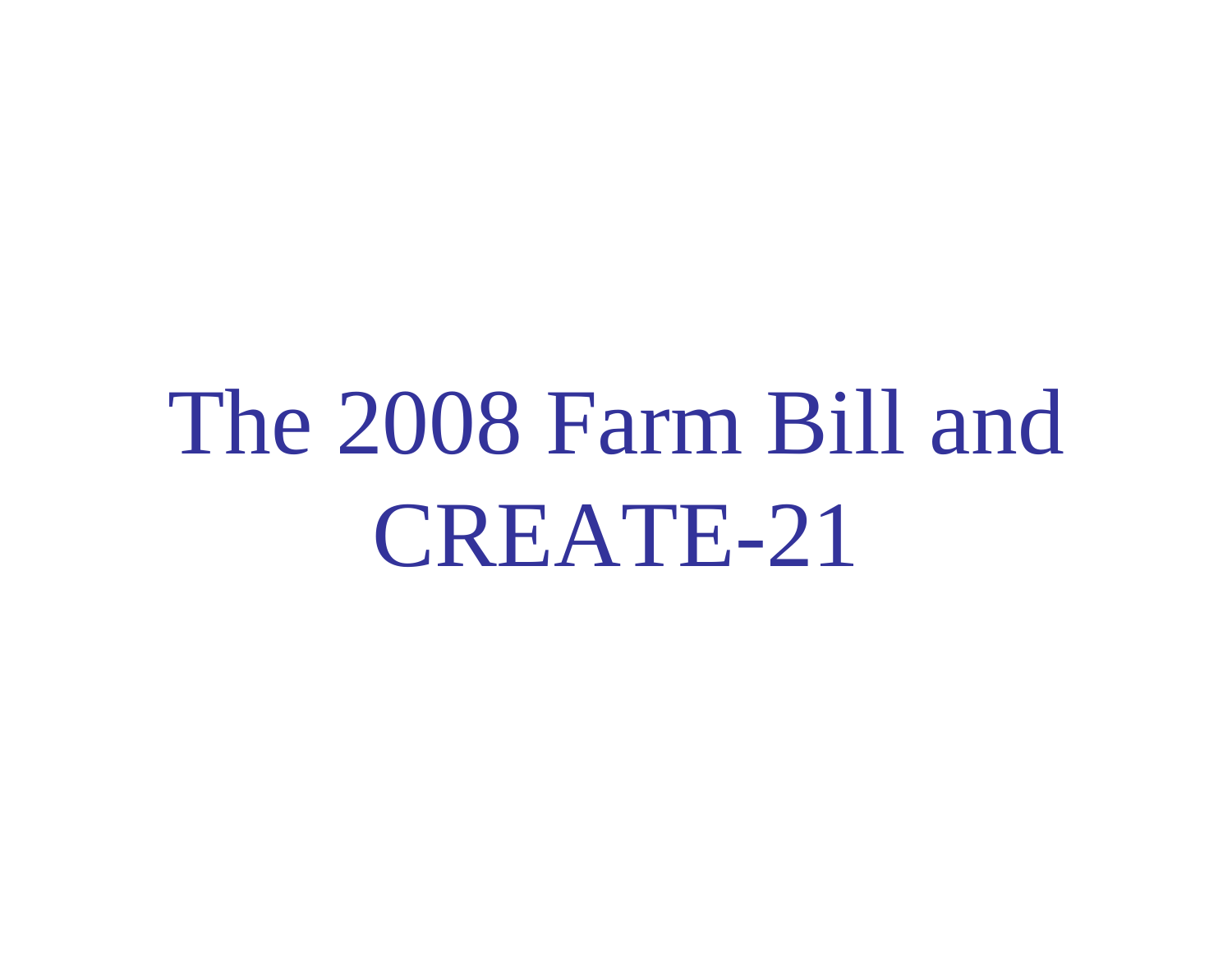

### Origins of CREATE-21

- BAA's Policy Board of Directors appoints "Think Tank" in 2005 to "Rethink" the USDA-LGU (federal-state) partnership "from the ground up"
- Think Tank develops a bold, proactive framework for Farm Bill Research Title
- Framework expanded, refined, and endorsed by BAA and in mid-2006 becomes…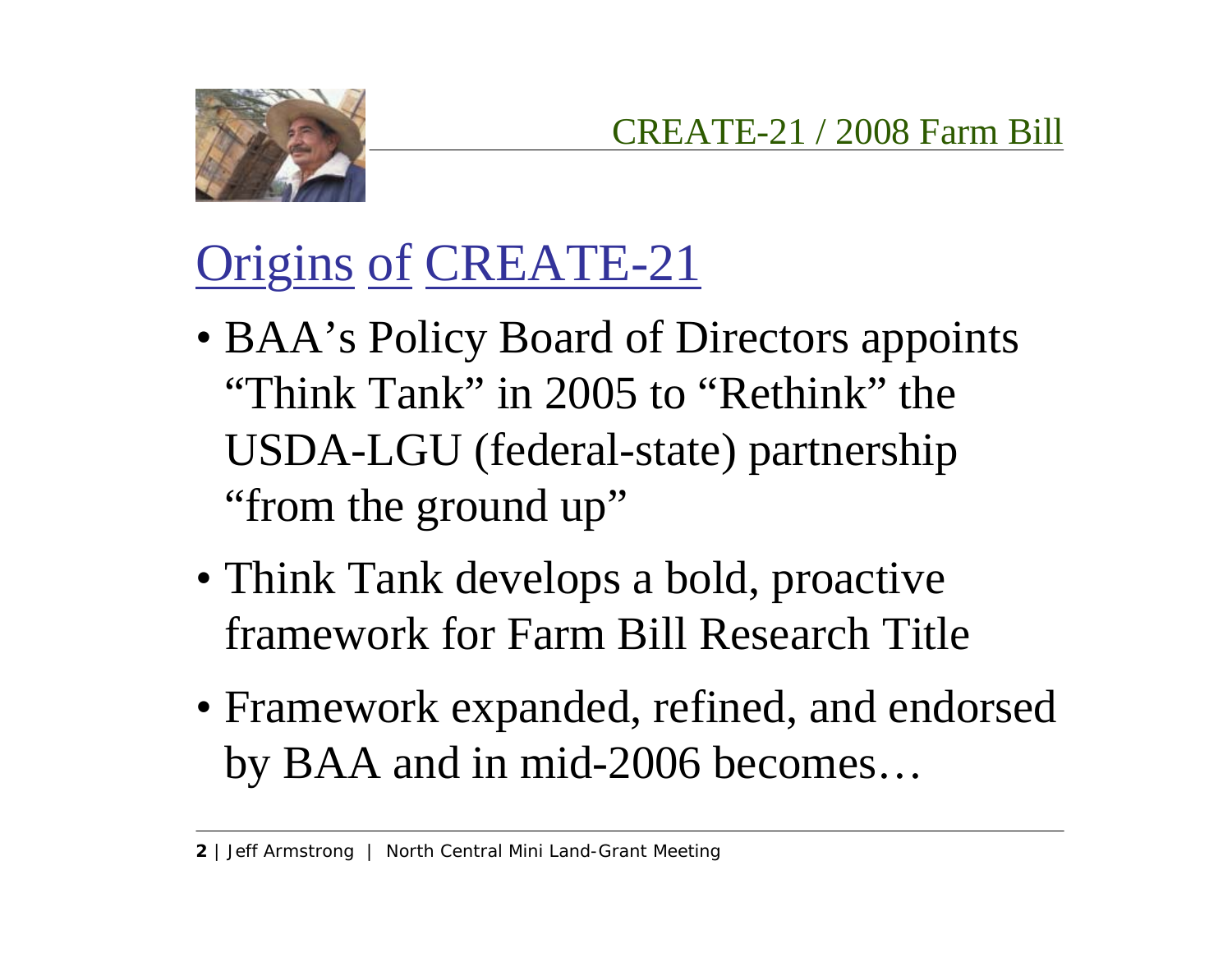CREATE-21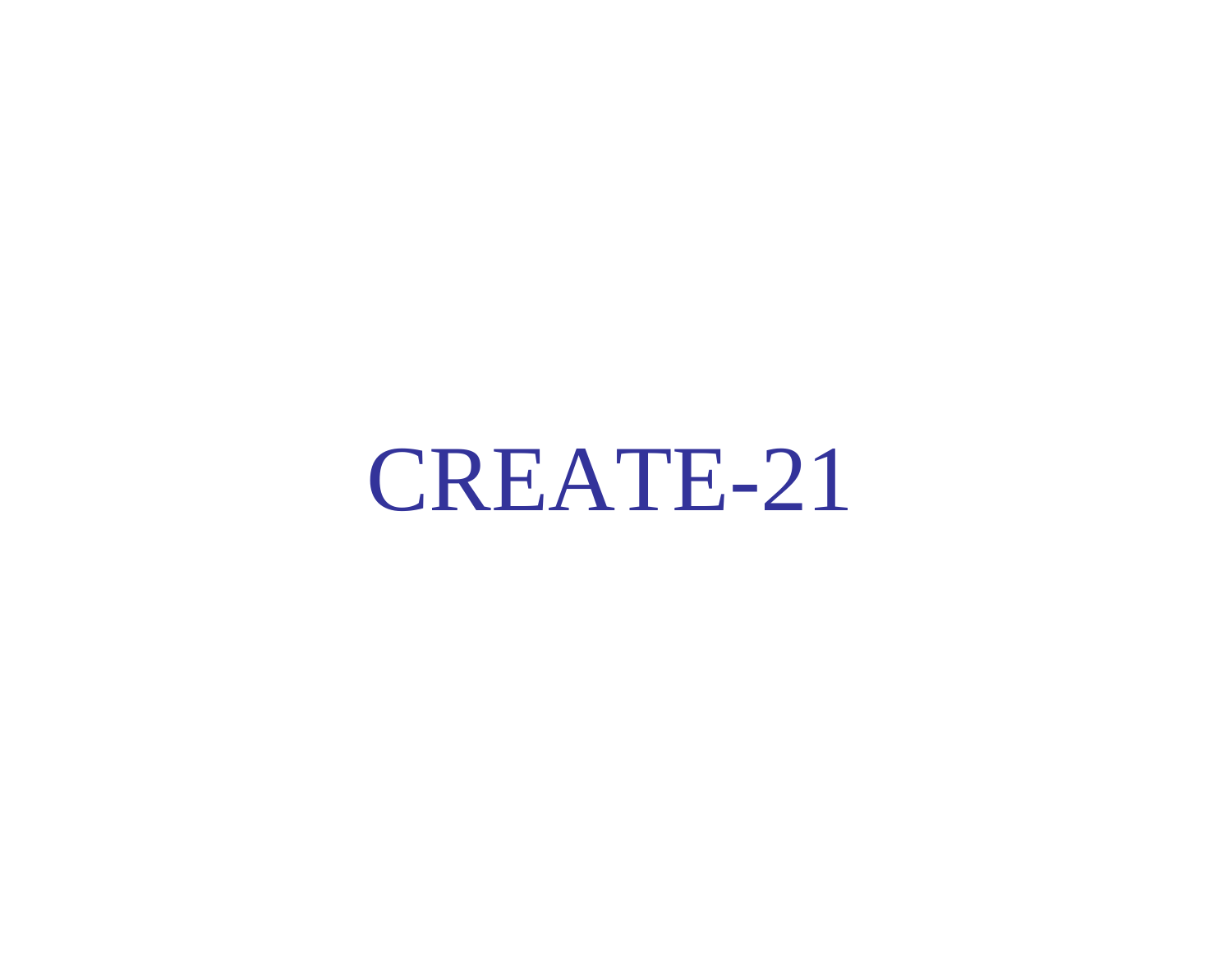Creating Research, Extension, and Teaching Excellence for the 21st Century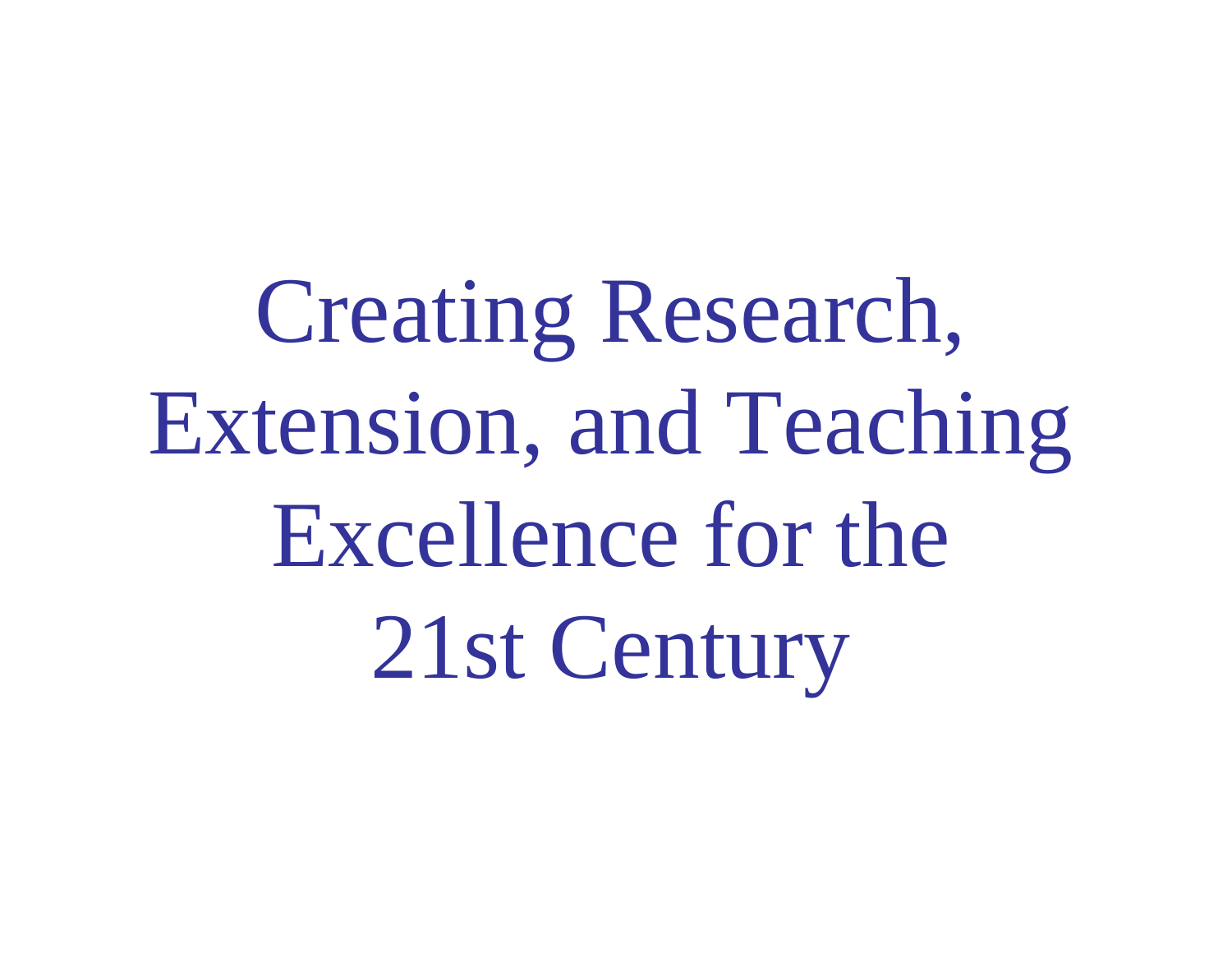

#### Three Key Elements of CREATE-21

- Integrate USDA science agencies and units into a single National Institute of Food and Agriculture (NIFA)
- Position system to enhance funding for extramural research, extension, and education programs
- Reauthorize tried-and-true programs that sustain LGU infrastructure/capacity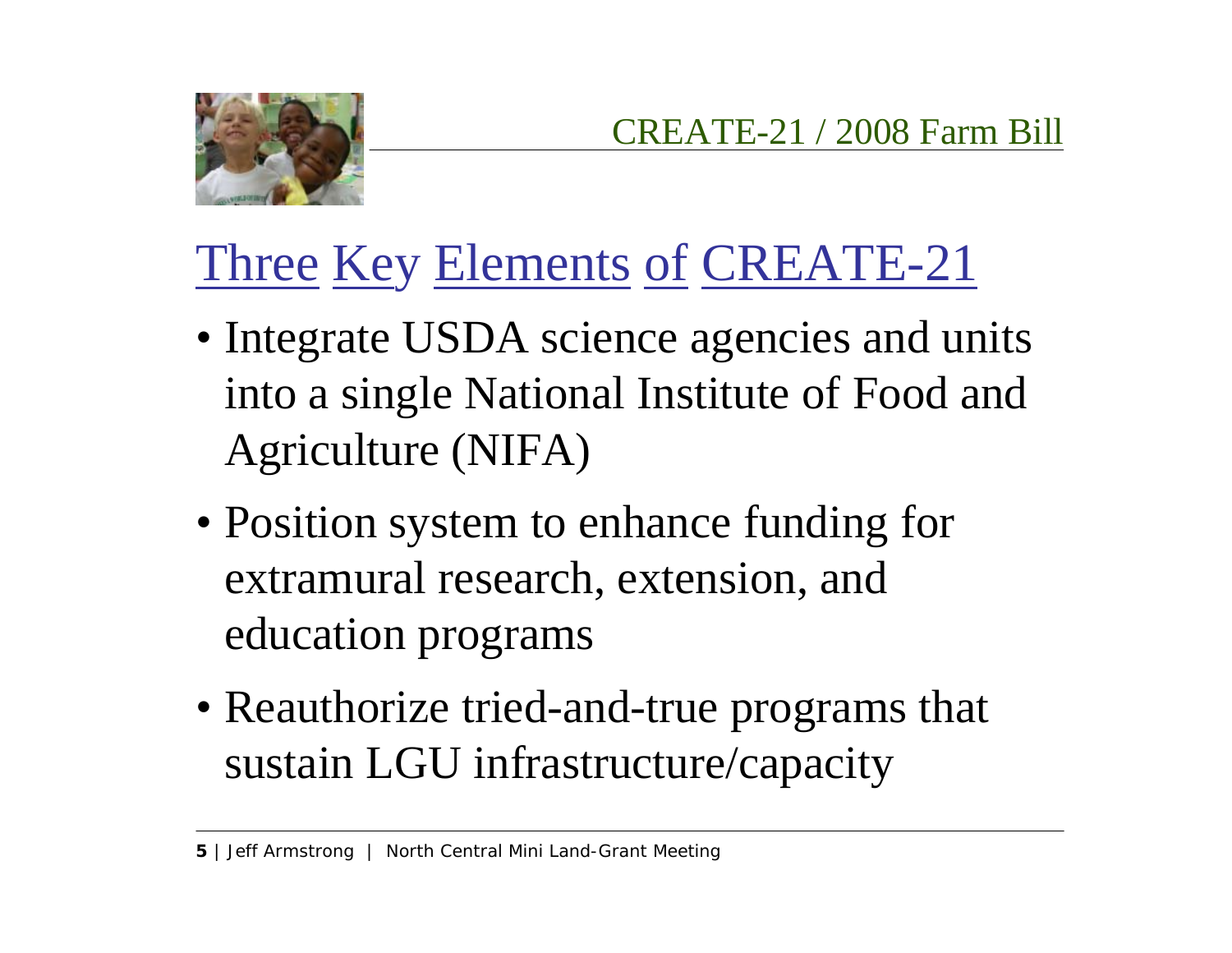



#### Key Element 1: USDA Reorganization

- Consolidate ARS, CSREES, ERS, and USFS-R&D into NIFA
- NIFA to be independent agency reporting directly to USDA Secretary
- Create single national program staff to oversee all intramural and extramural science programs at USDA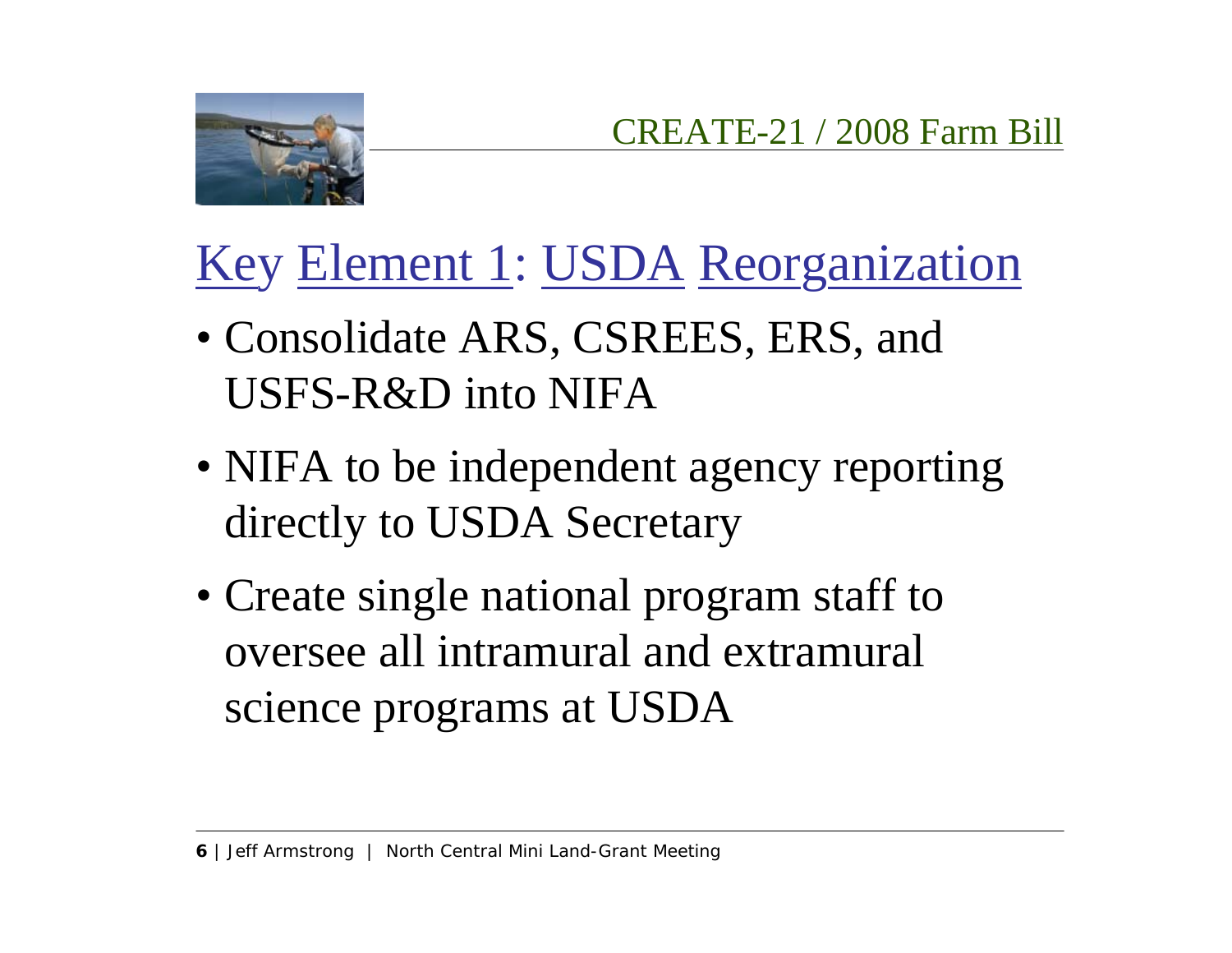



#### Key Element 2: Enhanced Funding

- Maintain/grow LGU "capacity" programs
- Grow "competitive" programs
- Funding mechanism ("Pachinko Machine") for assured capacity/competitive balance
- Special emphasis on increased capacity for 1890s, 1994s, small 1862s, and non-landgrant institutions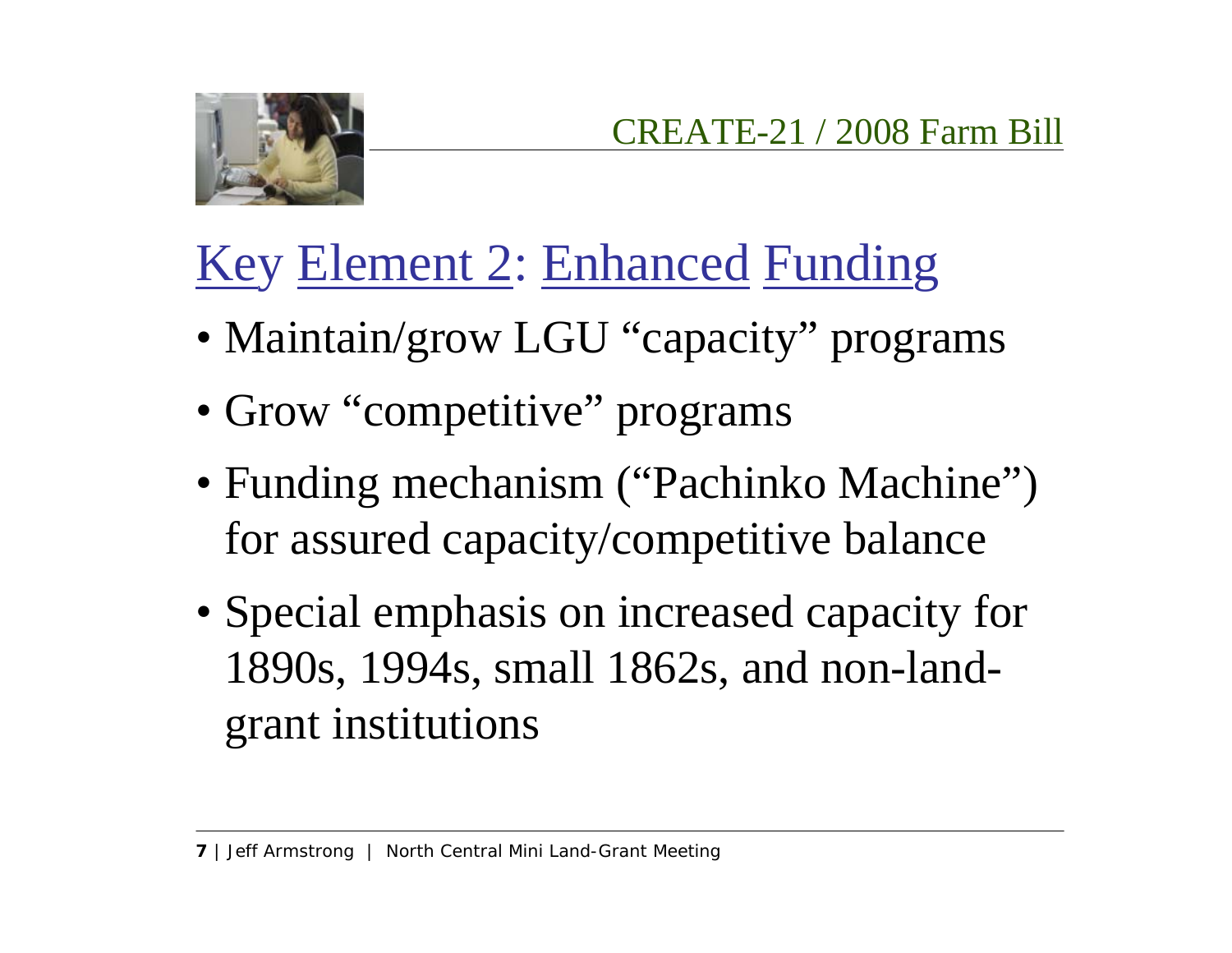

#### Key Element 3: Reauthorizations

- Dozens of program reauthorizations, expansions, and enhancements
- A few special initiatives for land-grant universities and related institutions (e.g. AASCARR capacity building)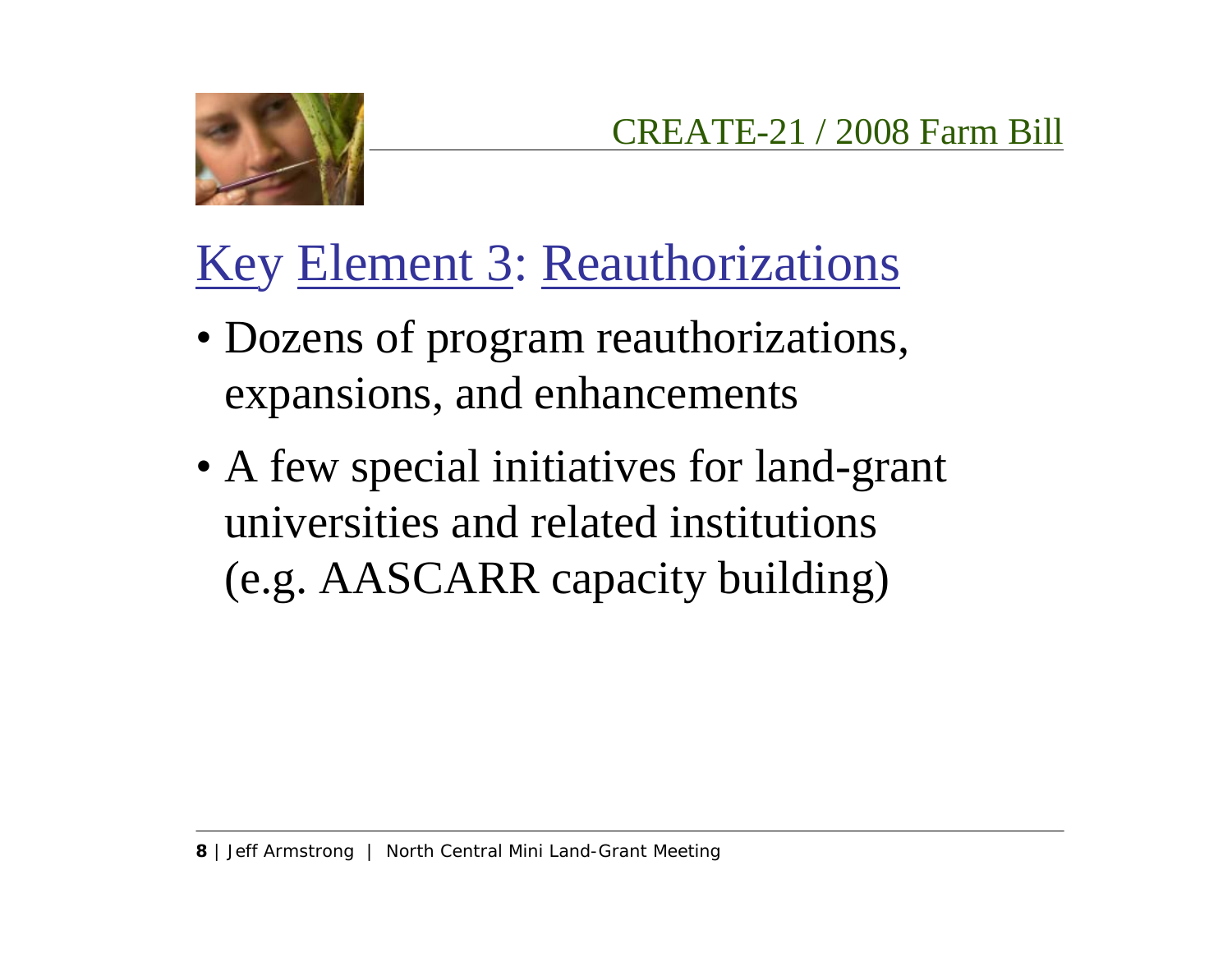

#### Congressional Introductions

- CREATE-21 proposal introduced "as is" in Senate by Sens. Stabenow and Casey
- CREATE-21 proposal altered before House introduction by Rep. Barrow
	- Agency consolidation dropped
	- System's reauthorizations/refinements added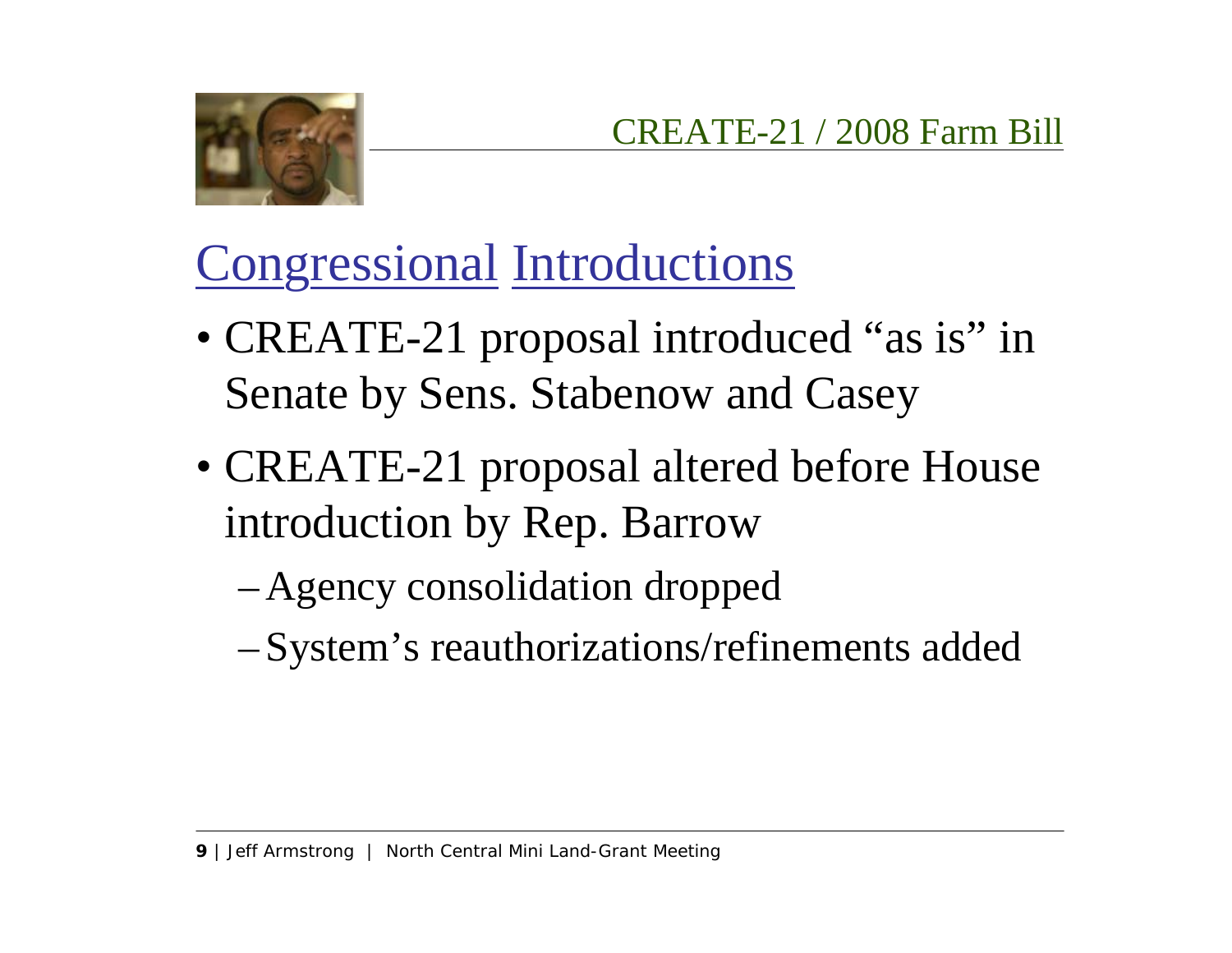

#### Summary of Congressional Actions

- House acted first (mid-2007)
- Senate acted later (late-2007)
- House-Senate Conference (early 2008)
- President vetoes bill; veto overridden by both House and Senate (May/June 2008)
- As a result…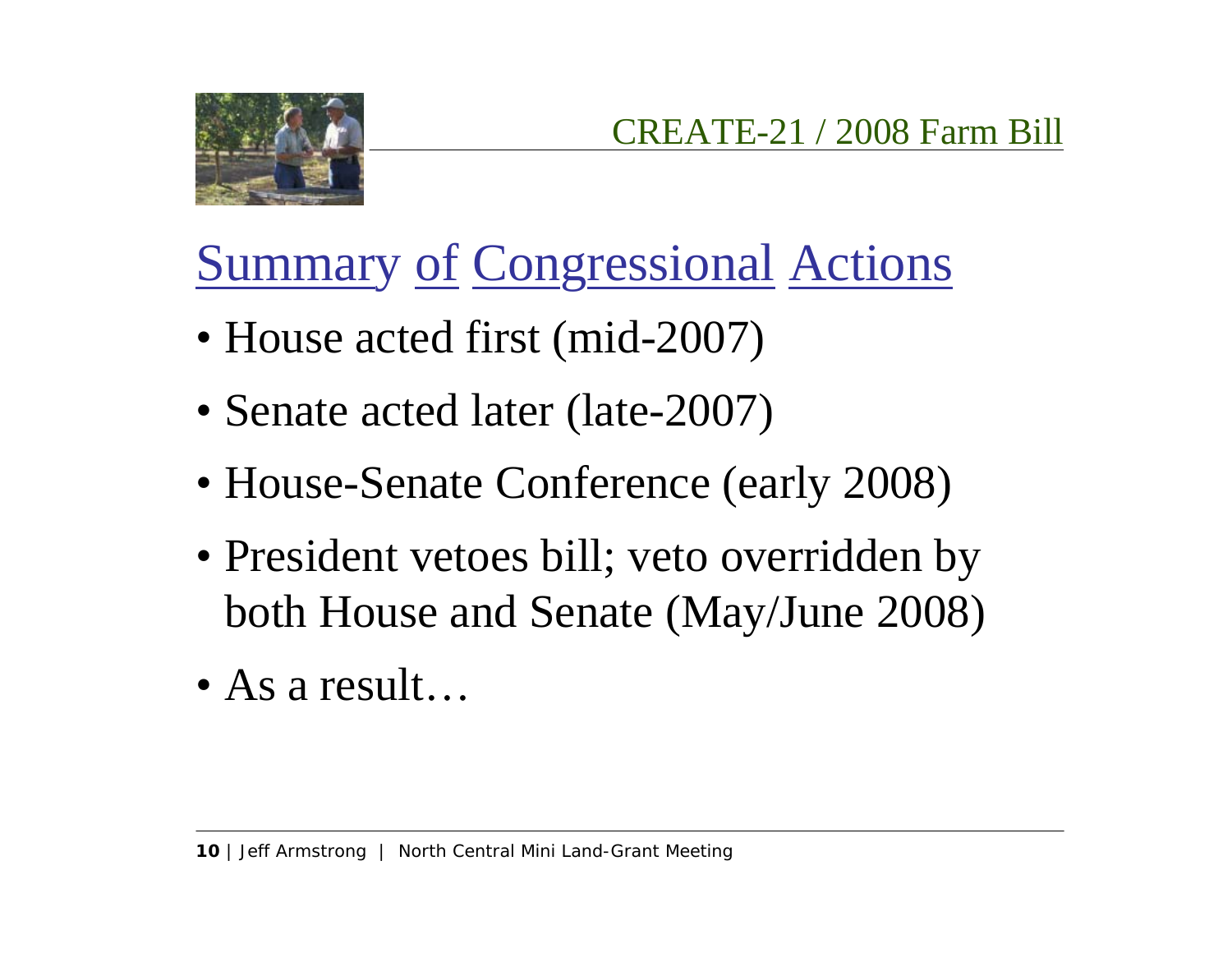# New Farm Bill Enacted on June 18, 2008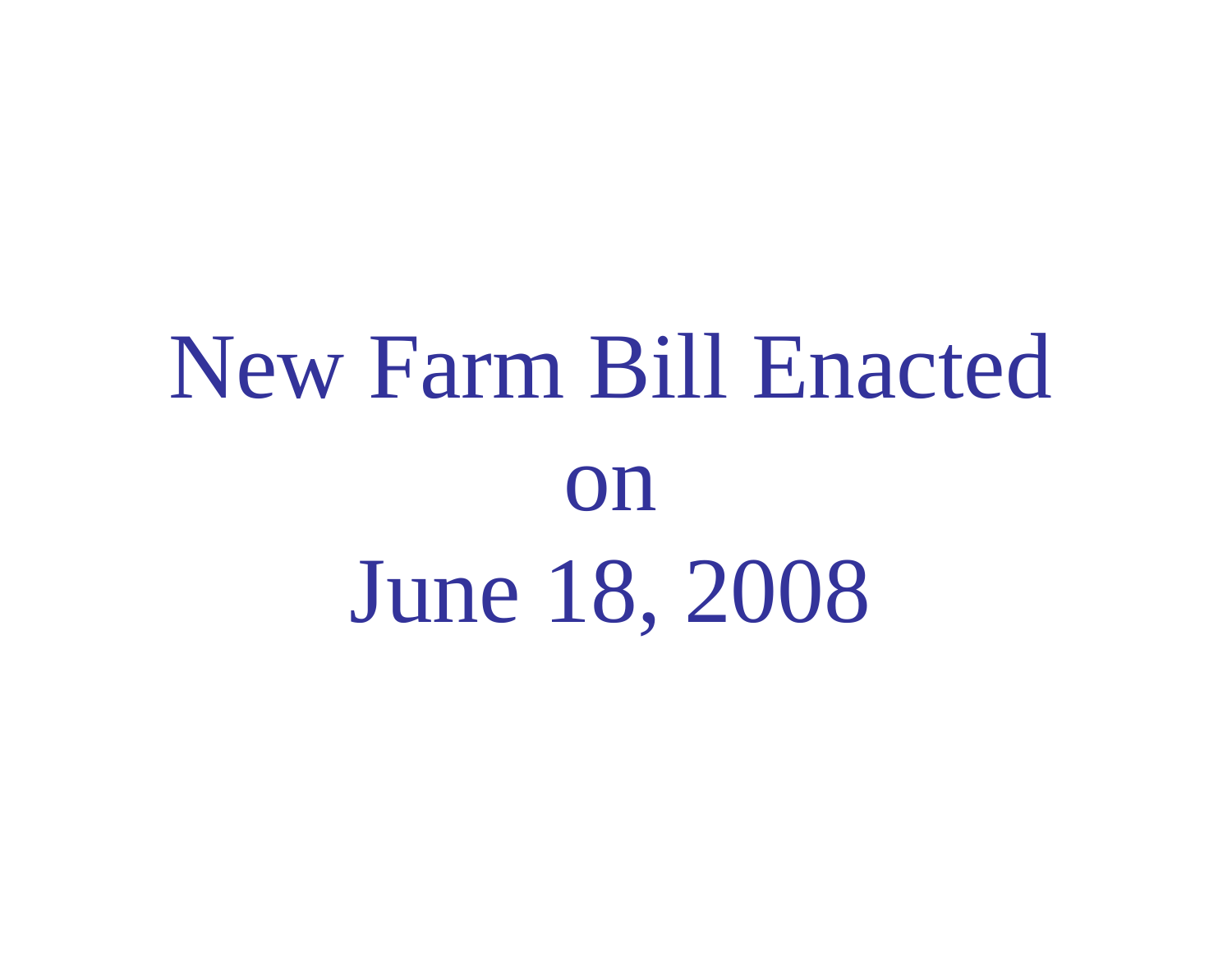# How did we do? *You be the judge!*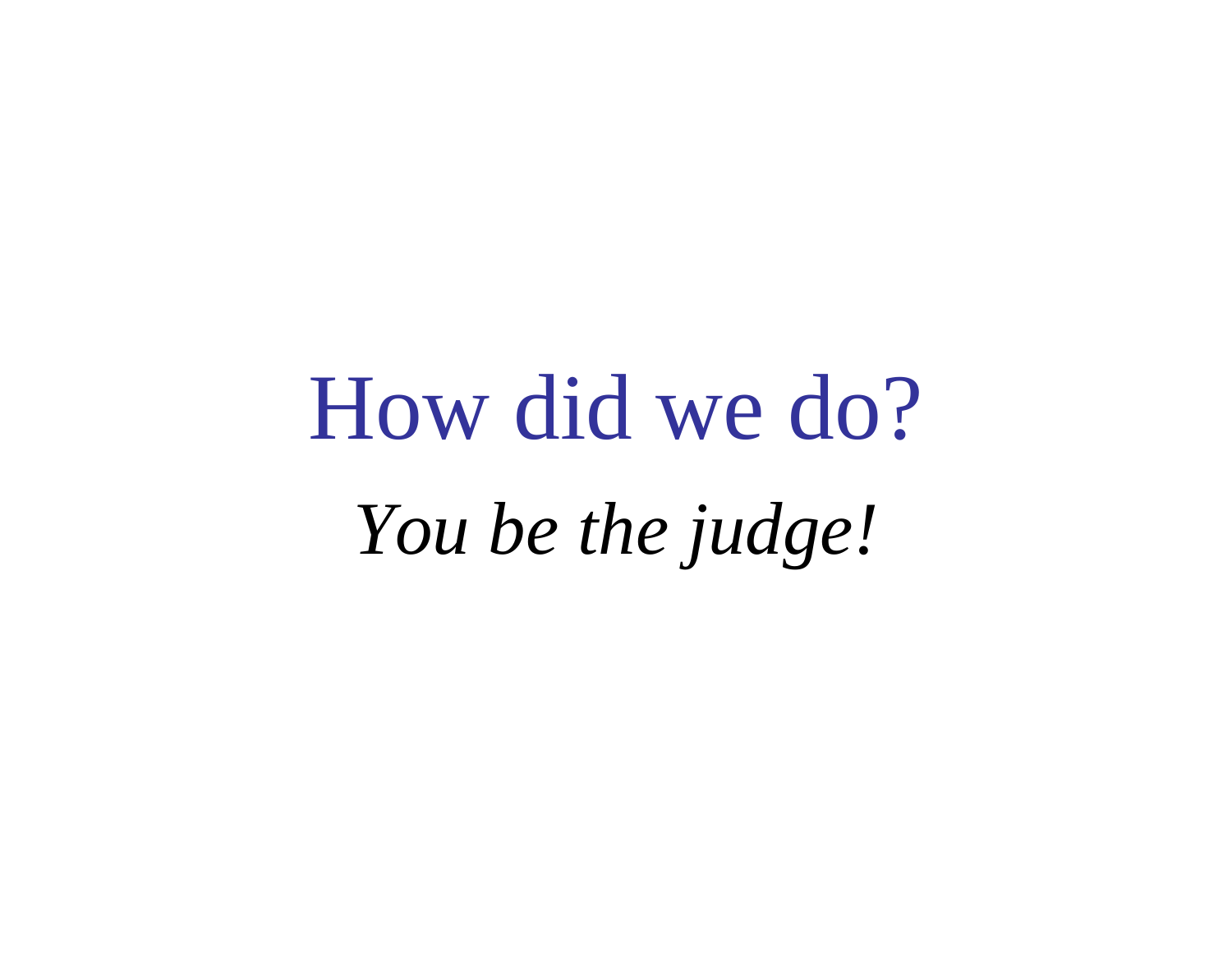Provisions Benefitting Whole System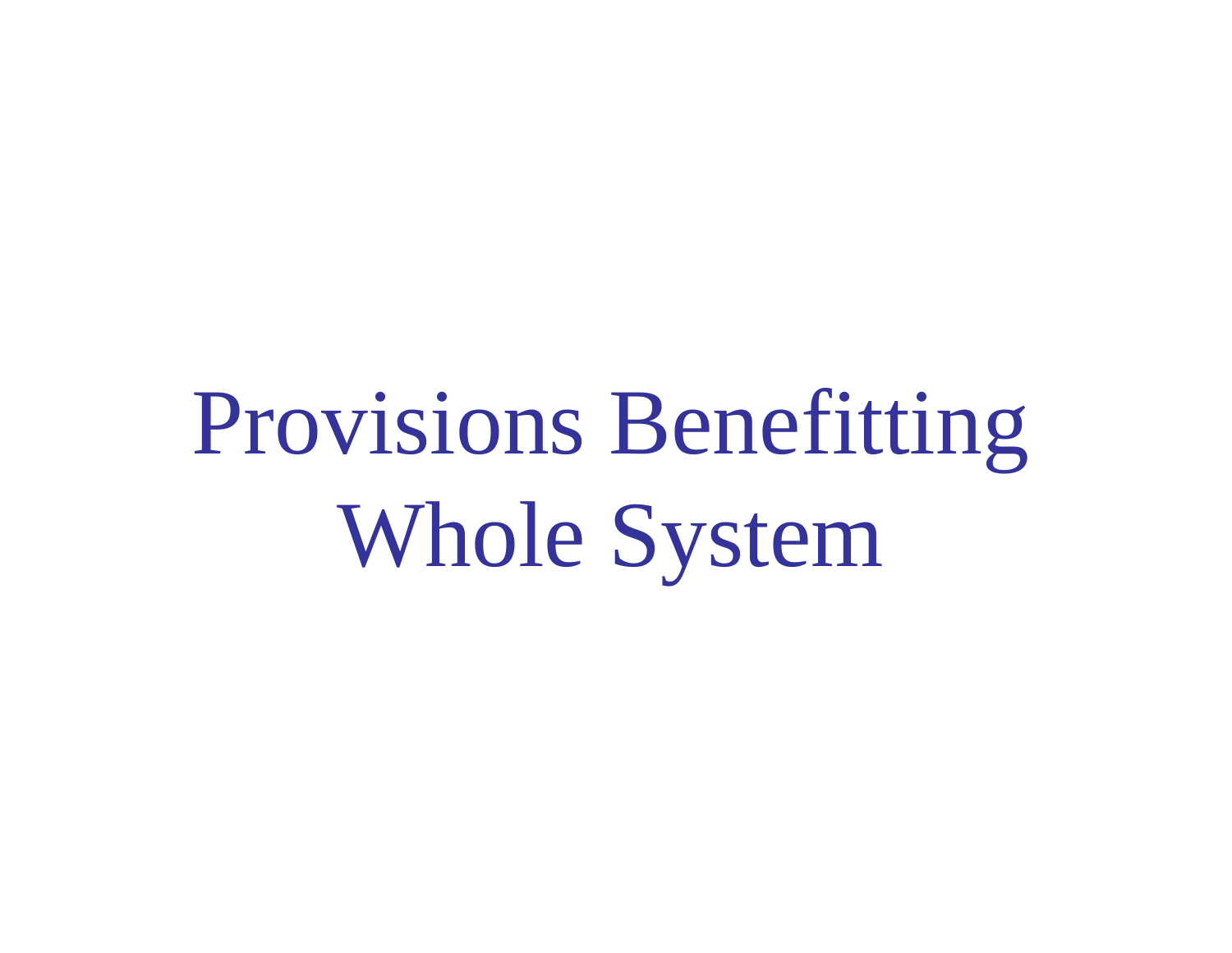

#### National Institute of Food & Agriculture

- We asked for…
	- Single agency reporting to USDA Secretary; embracing ARS, CSREES, ERS, USFS R&D
- We received…
	- Agency reporting to Secretary or designee; embracing CSREES (with existing and some new authorities); operational by Oct. 1, 2009
	- REEO for better inter-agency cooperation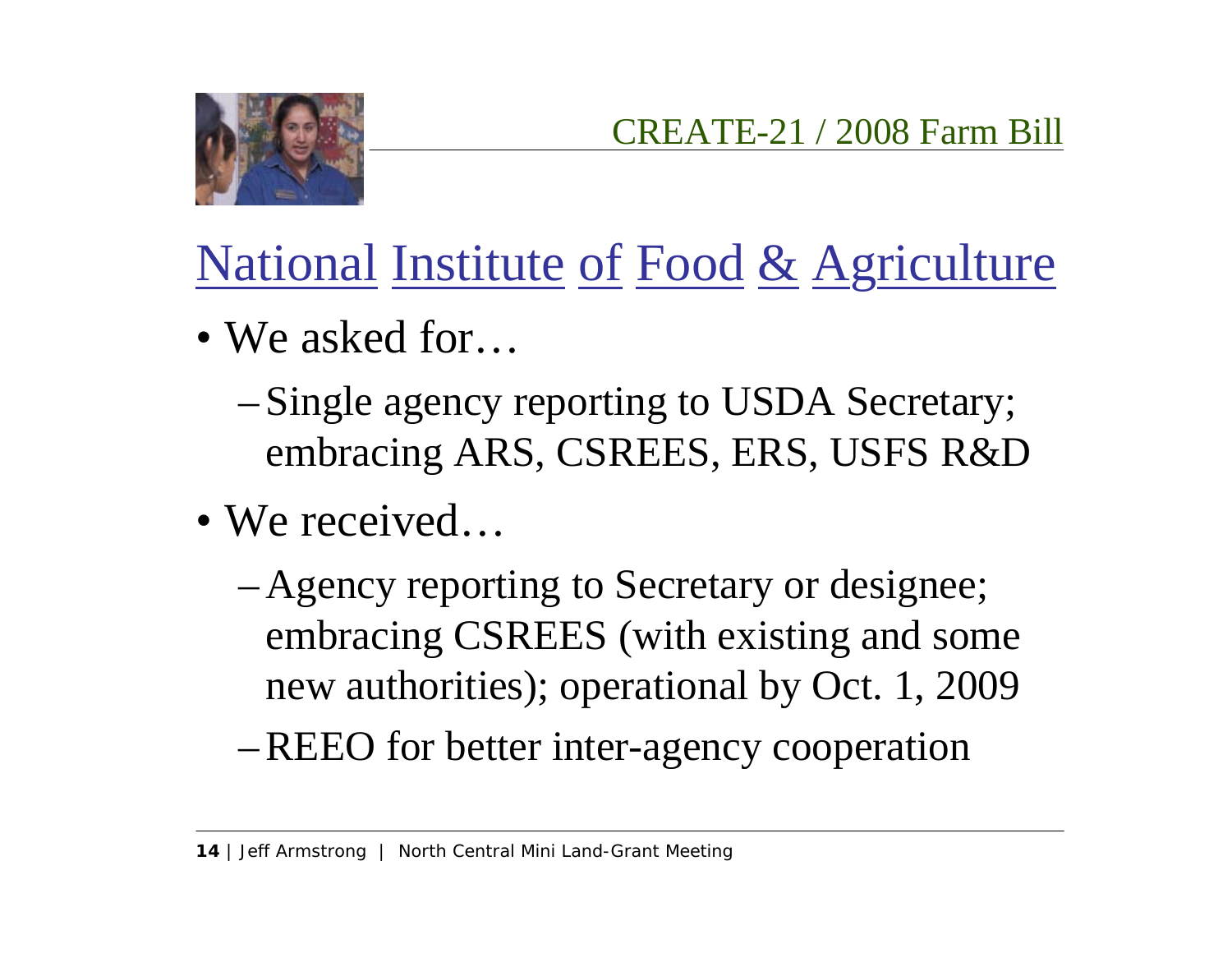

#### NIFA Director

- We asked for…
	- Esteemed scientist; appointed by president; confirmed by Senate; six-year term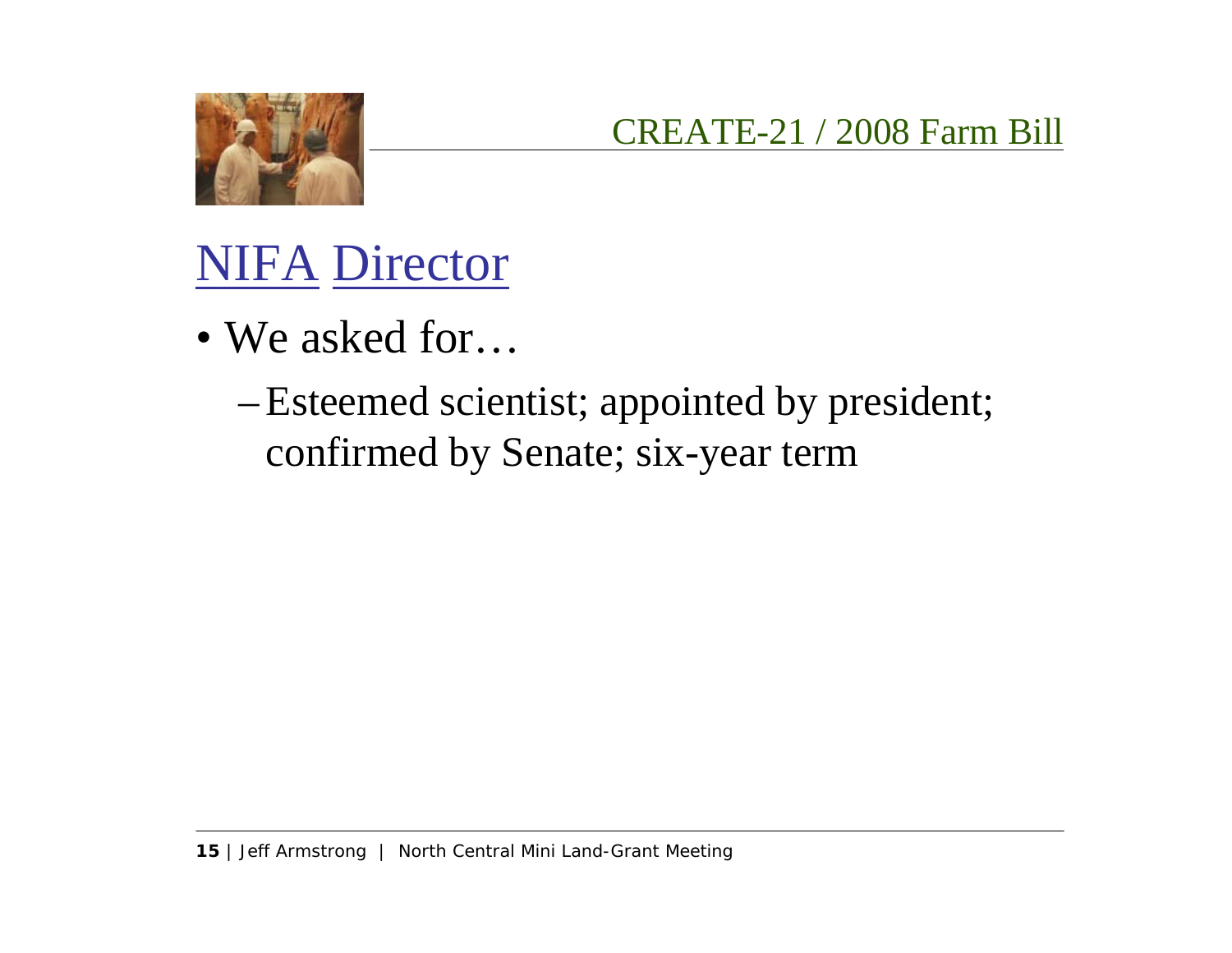

#### NIFA Director

- We received…
	- Esteemed scientist; appointed by president; six-year term (one possible reappointment)
	- Must consult with Secretary or his/her designee
	- Implement extramural and competitive portions of "Road Map"
	- Create offices and functions to administer fundamental and applied research and extension and education programs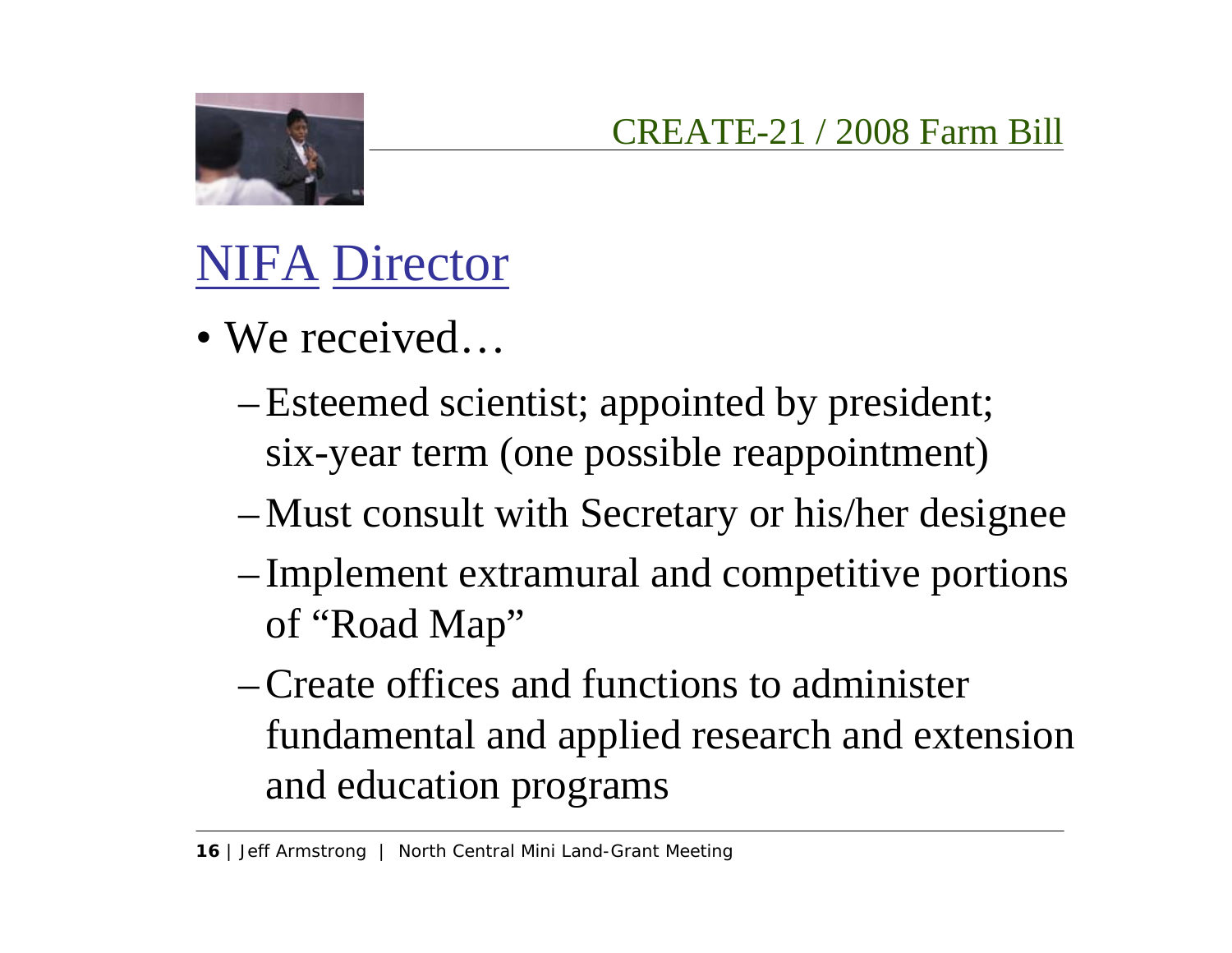

#### Enhanced Competitive Grant Funding

- We asked for…
	- Increased authorization for appropriations; emphasis on basic and applied/integrated research
	- Restoration of mandatory funding for Initiative for Future Agriculture and Food Systems (IFAFS) — \$200 million per year beginning in FY 2010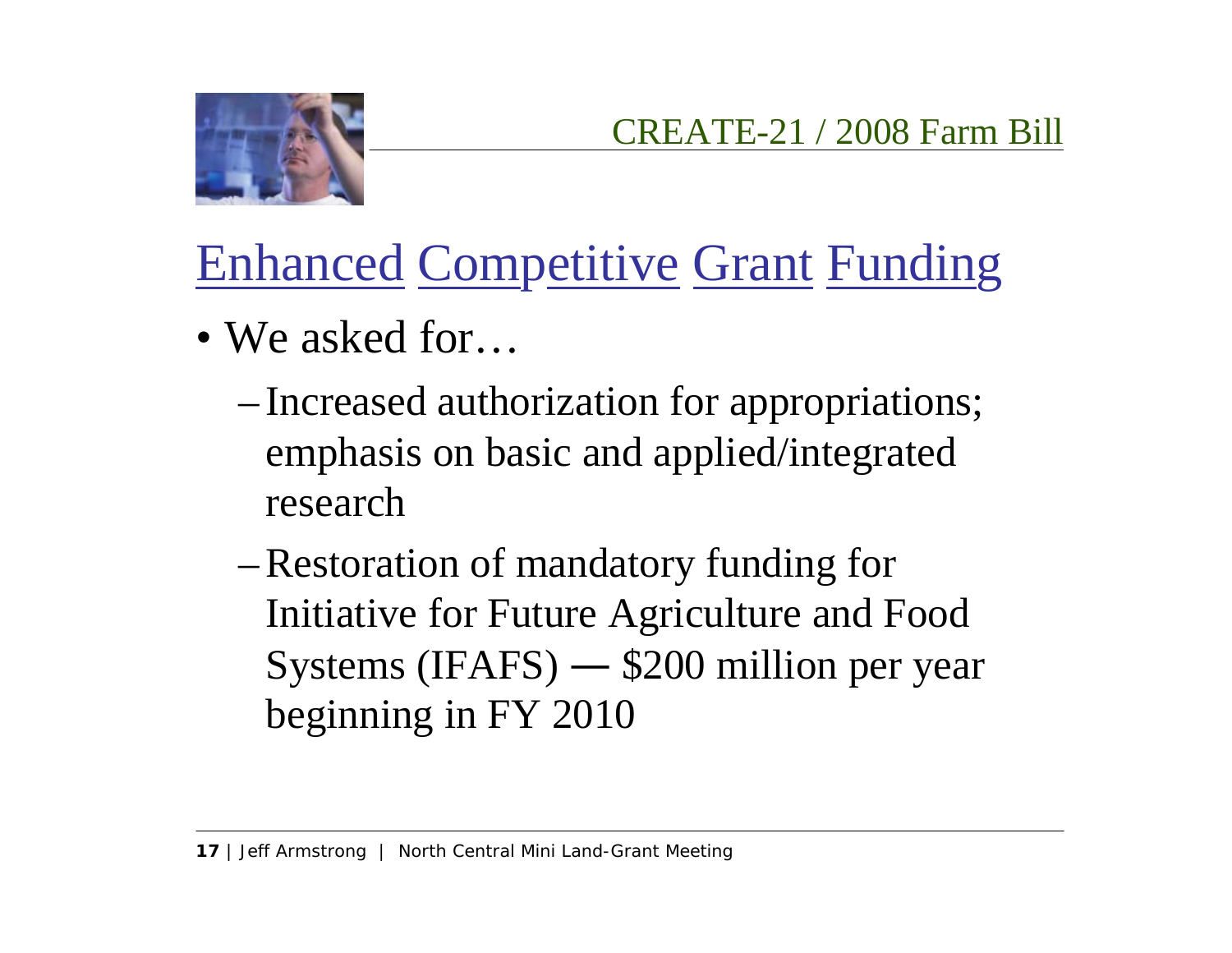



#### Enhanced Competitive Grant Funding

- We received…
	- Ag & Food Research Initiative (IFAFS + NRI)
	- Increased authorization for appropriations from \$500M/yr. (NRI) to \$700M/yr. (AFRI)
	- 60% for basic research; 40% for applied
	- 30% of all grants must integrate research with extension and/or education
	- No mandatory <u>IFAFS</u> funding, but...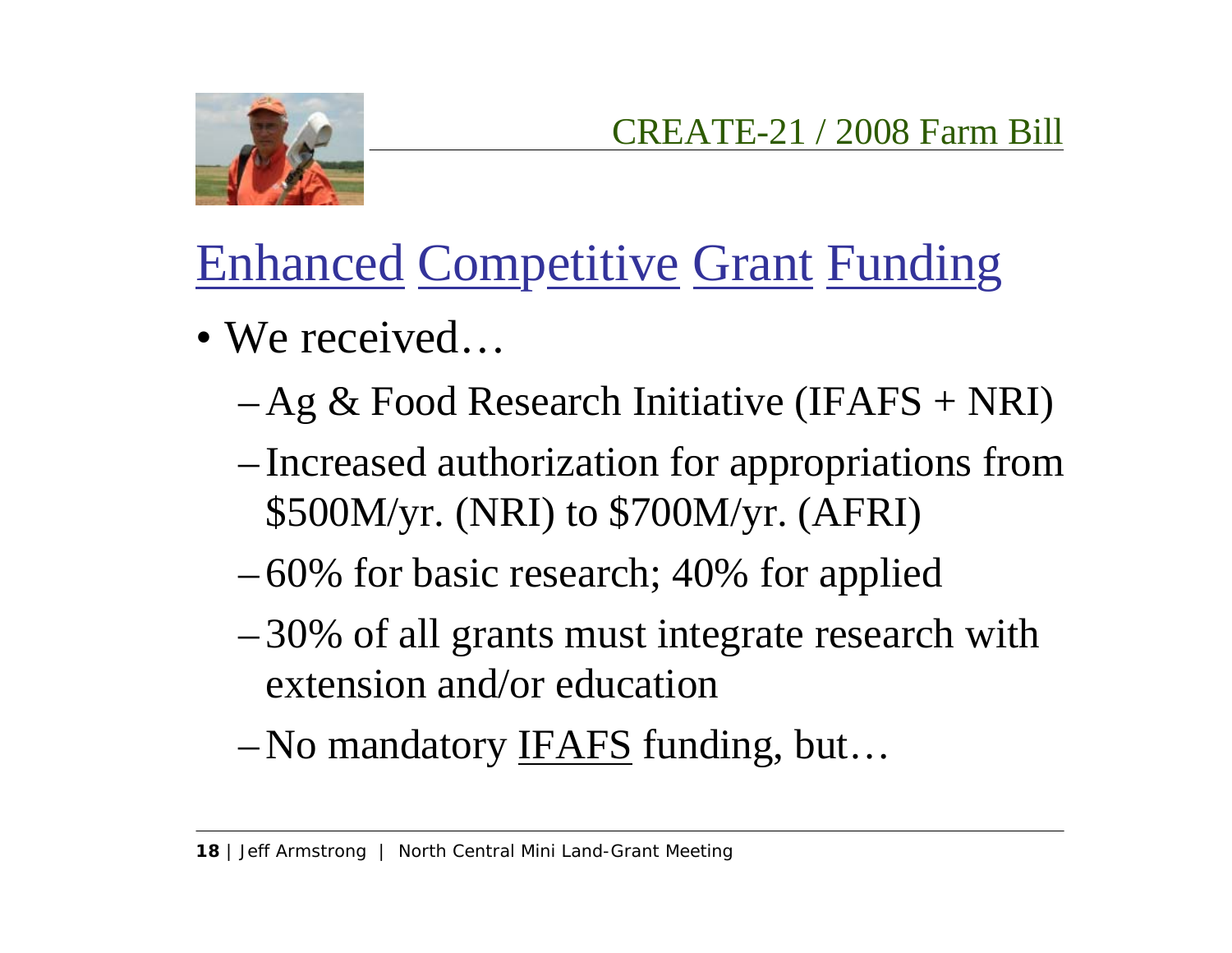

#### Enhanced Competitive Grant Funding

• We received…

Organic Ag Research/Extension Initiative

| (\$Millions)                 | 2008 | 2009 |    |    |    | $\boxed{2010}$ $\boxed{2011}$ $\boxed{2012}$ $\boxed{\text{Total}}$ |
|------------------------------|------|------|----|----|----|---------------------------------------------------------------------|
| <b>Mandatory Funding</b>     |      | 18   | 20 | 20 | 20 |                                                                     |
| <b>Additional Authorized</b> |      | 25   | 25 | 25 | 25 | 100                                                                 |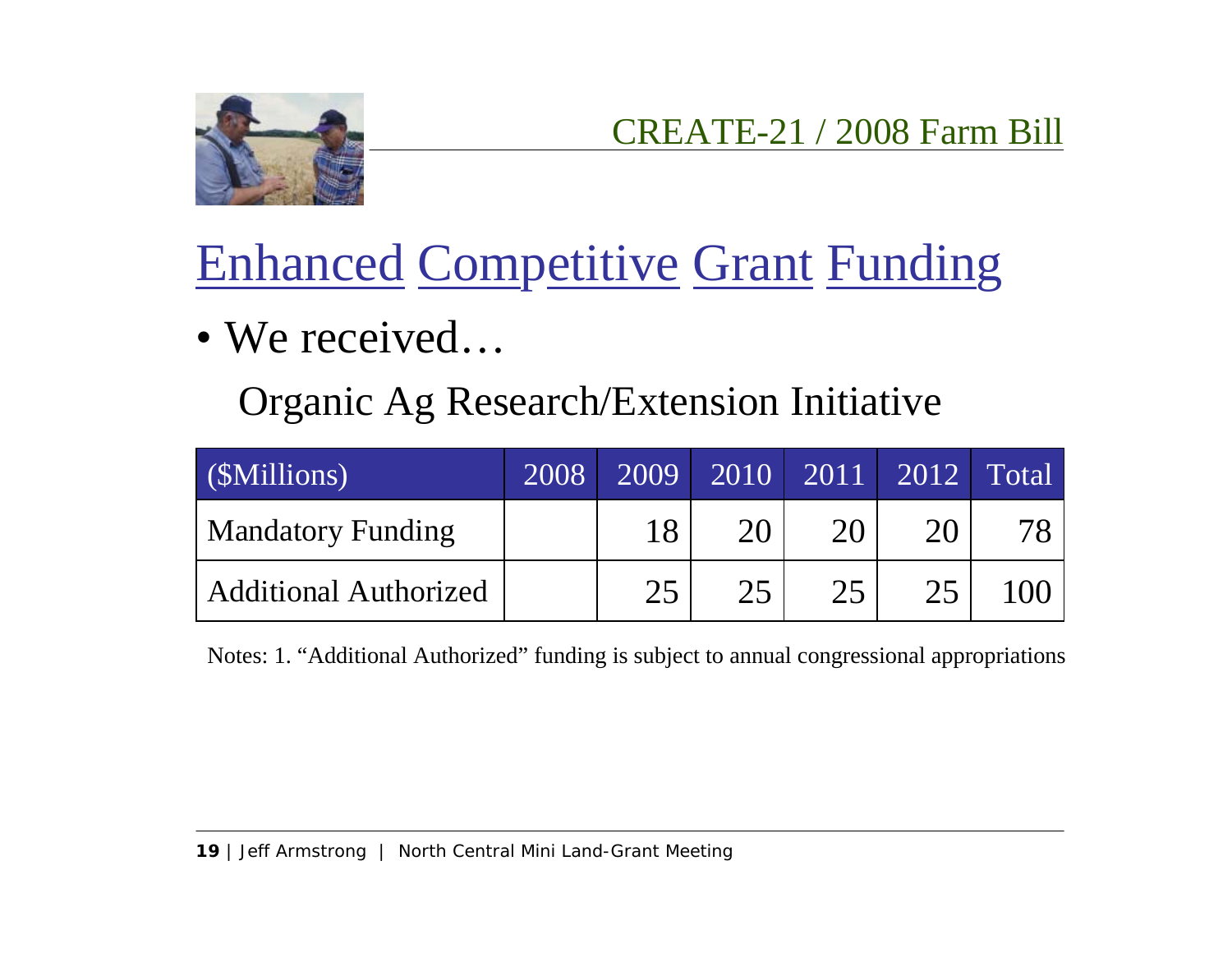

#### Enhanced Competitive Grant Funding

• We received…

#### Specialty Crops Research

| (\$Millions)                 | 2008 |     |     |     |     | $\boxed{2009}$ $\boxed{2010}$ $\boxed{2011}$ $\boxed{2012}$ Total |
|------------------------------|------|-----|-----|-----|-----|-------------------------------------------------------------------|
| <b>Mandatory Funding</b>     | 30   | 50  | 50  | 50  | 50  | 230                                                               |
| <b>Additional Authorized</b> | 100  | 100 | 100 | 100 | 100 | 500                                                               |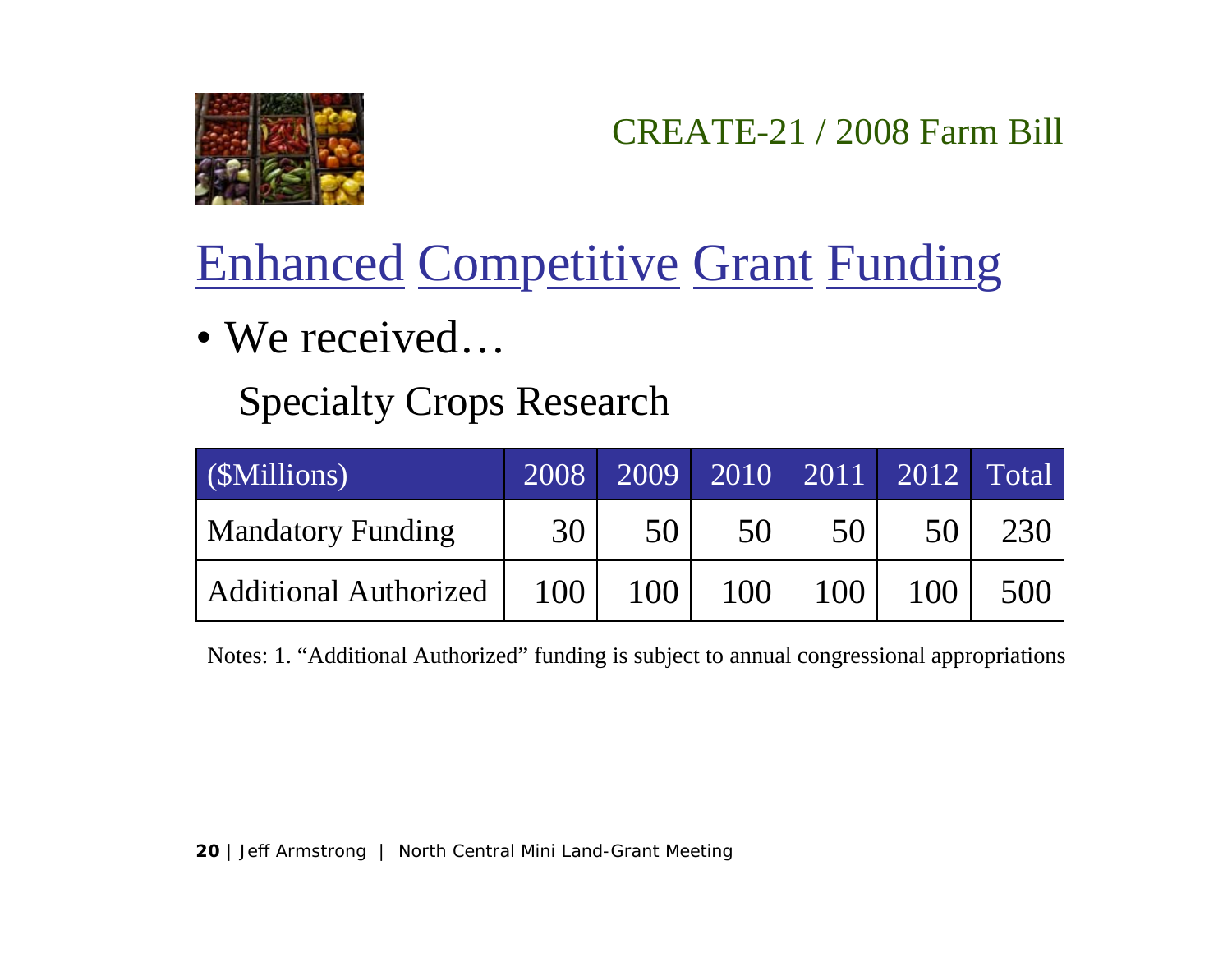

#### Enhanced Competitive Grant Funding

• We received…

Beginning Farmer & Rancher Development

| (\$Millions)                 | 2008 | 2009 |    |    |    | $\boxed{2010}$ 2011 2012 Total |
|------------------------------|------|------|----|----|----|--------------------------------|
| <b>Mandatory Funding</b>     |      | 18   | 19 | 19 | 1Q |                                |
| <b>Additional Authorized</b> | 30   | 30   | 30 | 30 | 30 | 150                            |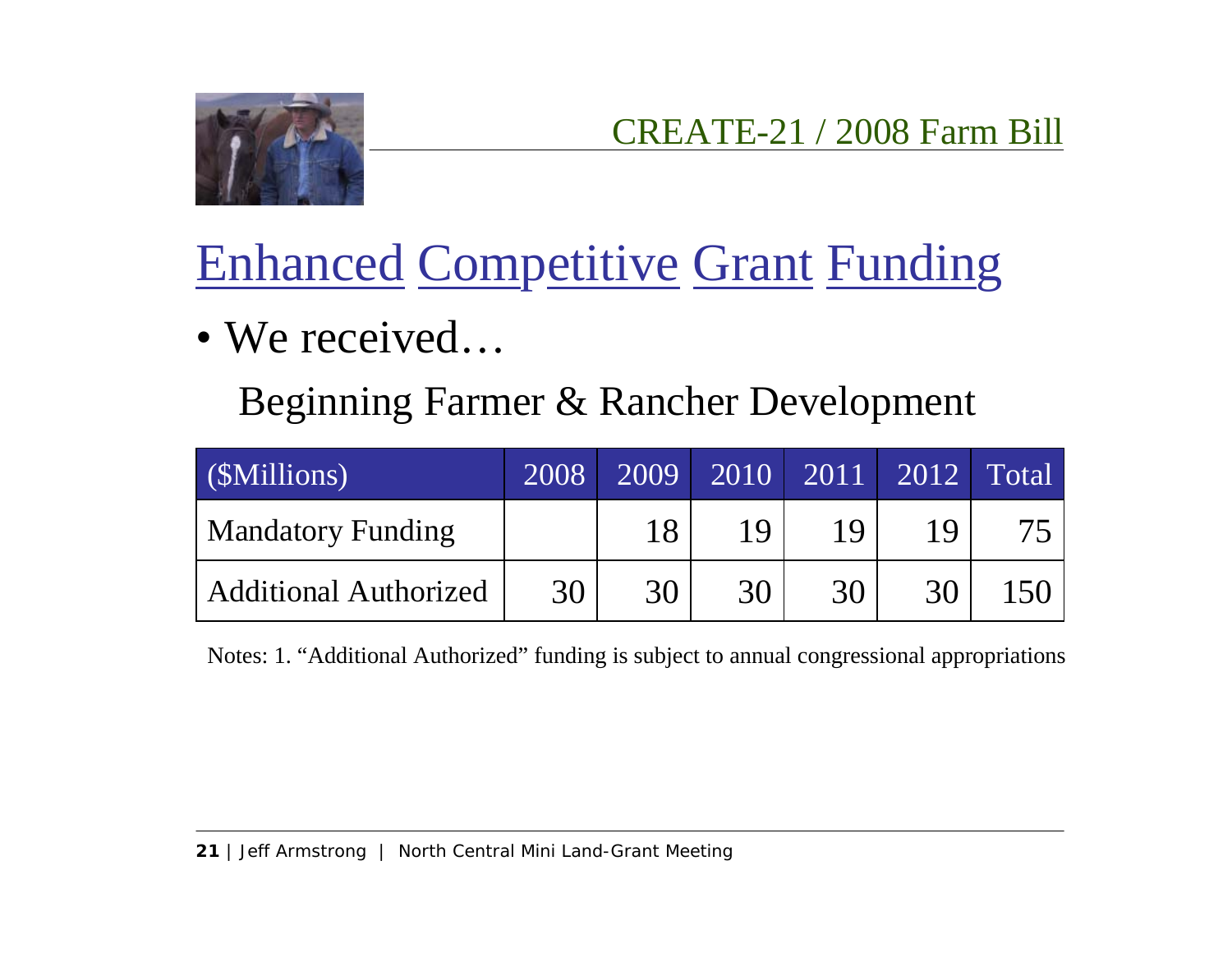

#### Enhanced Competitive Grant Funding

• We received…

Biomass (Energy) Research & Development

| (\$Millions)                 | 2008 | 2009 |    |    | $\boxed{2010}$ $\boxed{2011}$ $\boxed{2012}$ $\boxed{Total}$ |       |
|------------------------------|------|------|----|----|--------------------------------------------------------------|-------|
| <b>Mandatory Funding</b>     |      | 20   | 28 | 30 | 40                                                           | 1181  |
| <b>Additional Authorized</b> |      | 35   | 35 | 35 | 35                                                           | 140 l |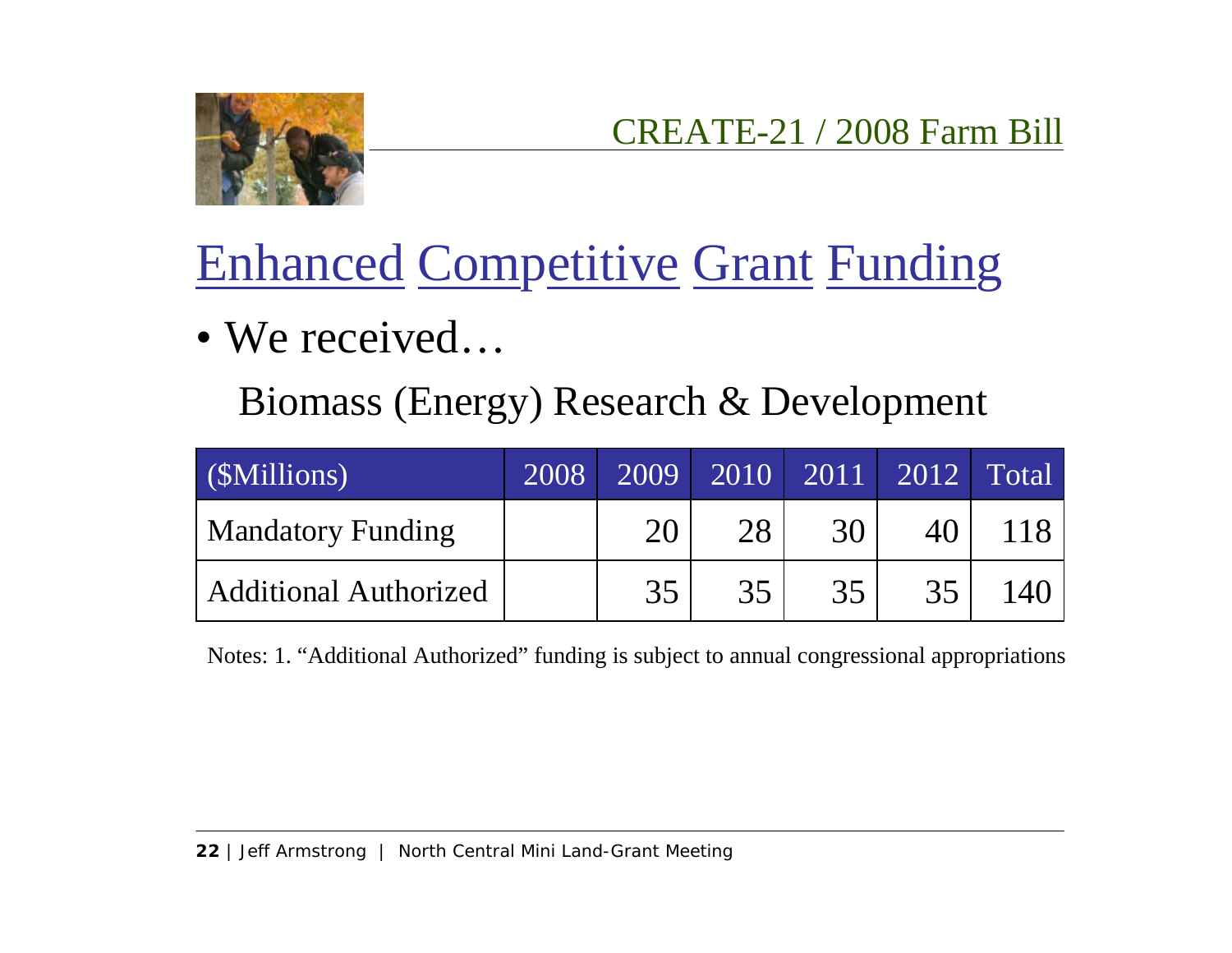

#### Enhanced Competitive Grant Funding

• We received…

#### Total Mandatory Funding

| (\$Millions)            | 2008 | 2009 | 2010 | 2011 | 2012 | <b>Total</b> |
|-------------------------|------|------|------|------|------|--------------|
| Organics                |      | 18   | 20   | 20   | 20   | 78           |
| <b>Specialty Crops</b>  | 30   | 50   | 50   | 50   | 50   | 230          |
| <b>Beginning Farmer</b> |      | 18   | 19   | 19   | 19   | 75           |
| Biomass R&D             |      | 20   | 28   | 30   | 40   | 118          |
| Total                   | 30   | 106  | 117  | 119  | 129  | 501          |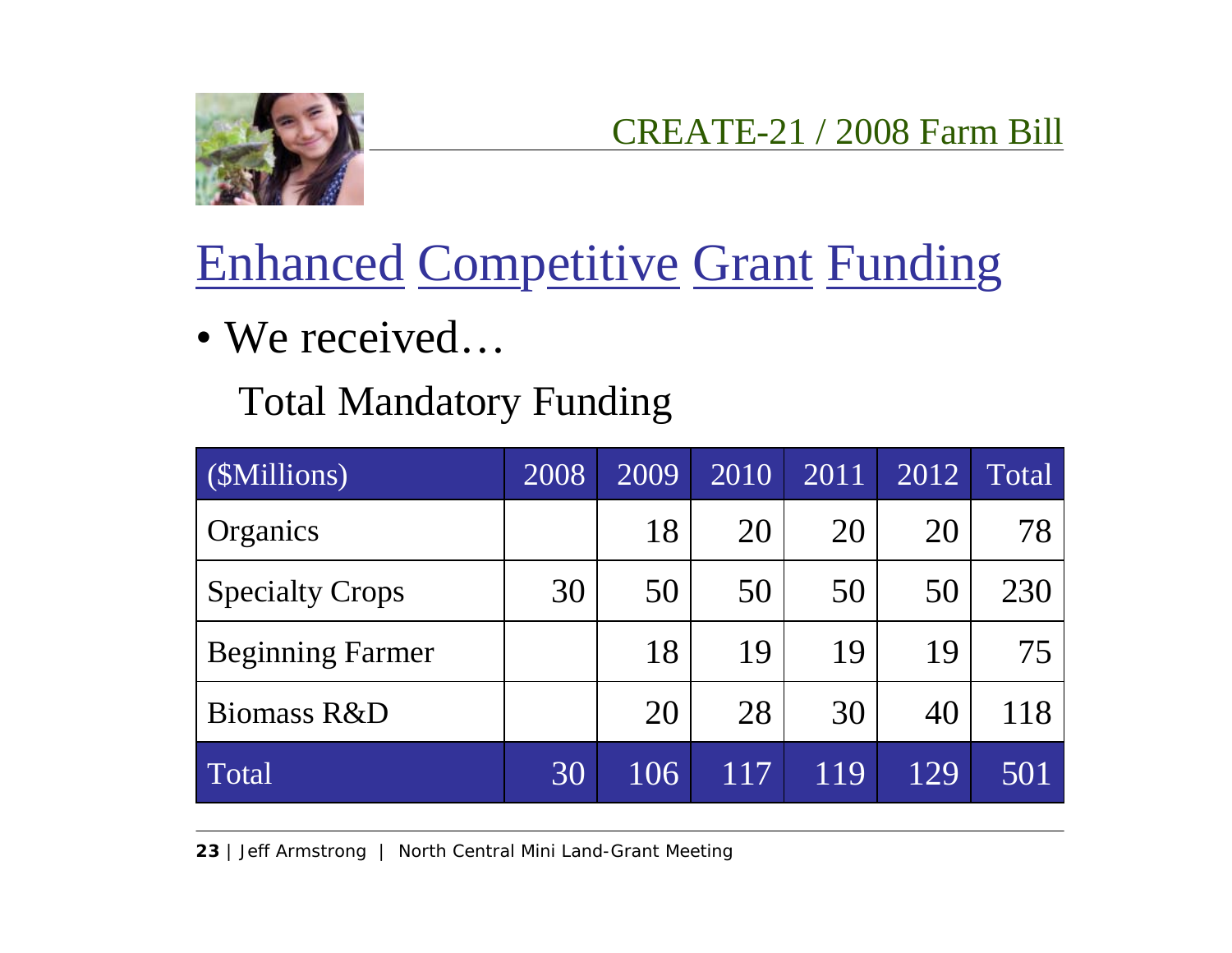



- We asked for…
	- Strengthened leadership
	- Agency consolidation to reduce duplication
	- Single national program staff to coordinate intramural research and extramural research, extension, and education; organized into six divisional offices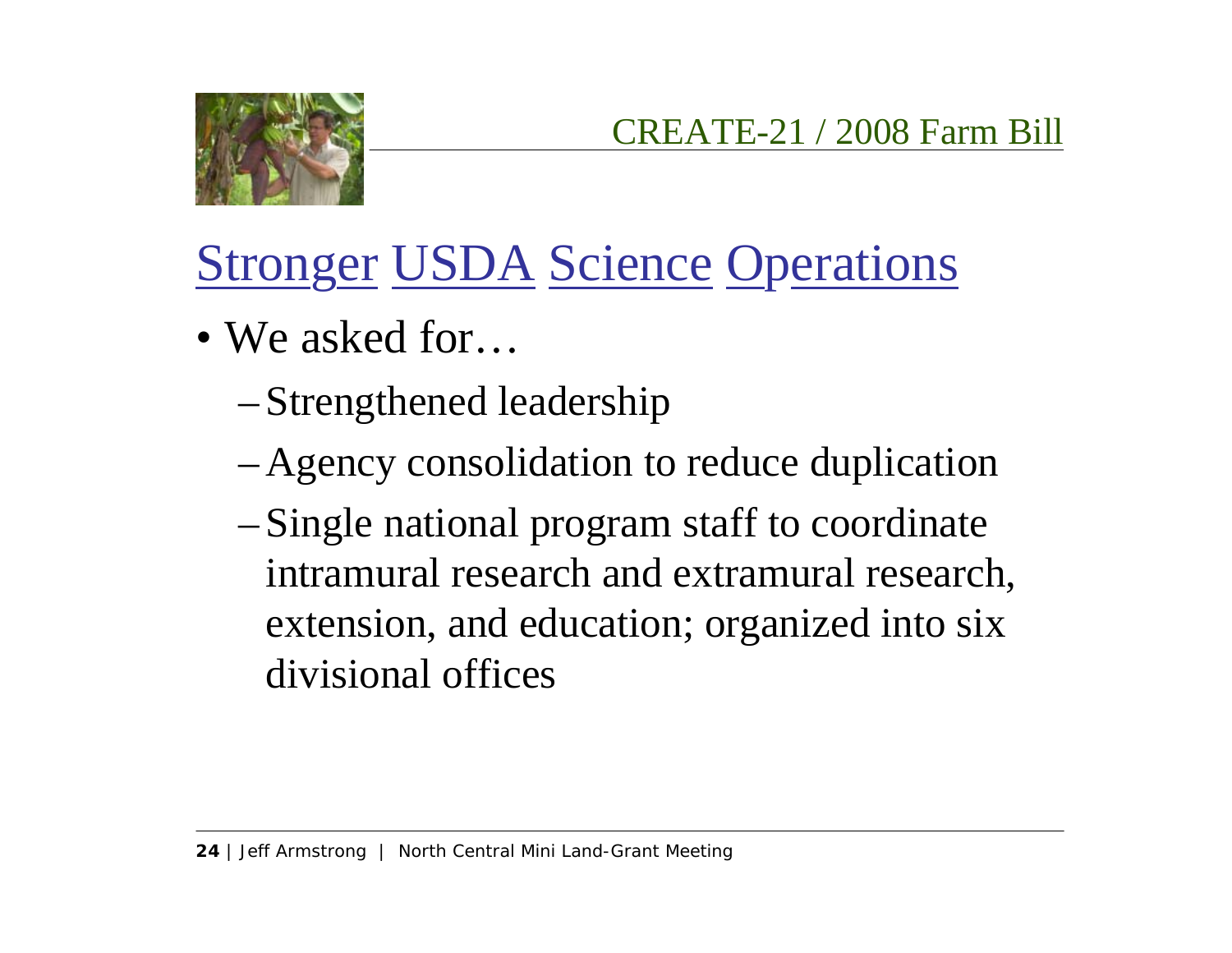

- We received…
	- Strengthened Under Secretary for Research, Education, and Economics (REE)
		- Chief Scientist for all of USDA
		- Charged with preparing "Road Map" for REE mission area and setting research, education, and extension agenda for all of USDA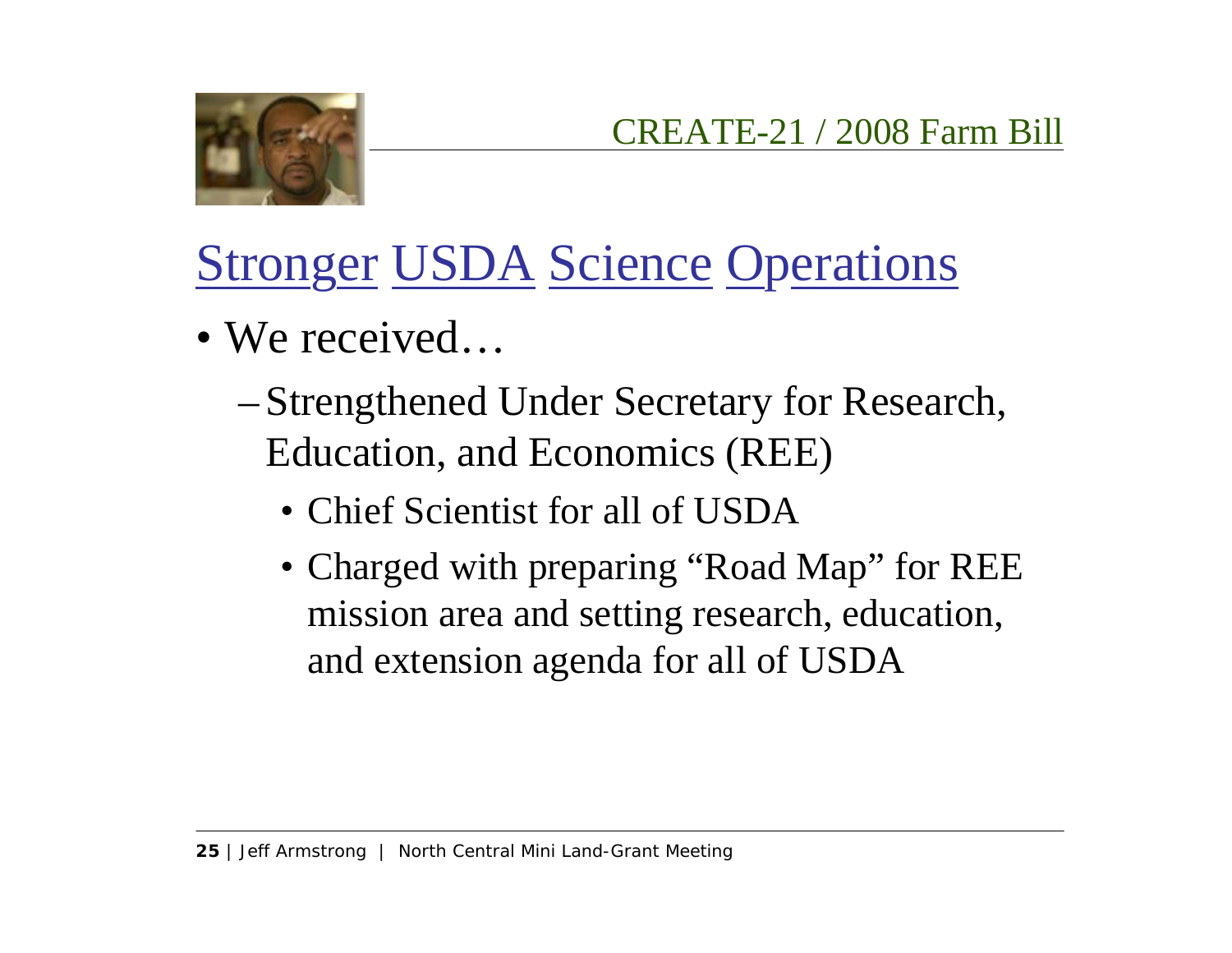

- We received…
	- Agriculture and Food Science "Road Map"
		- First due by Sept. 18; annually thereafter
		- No one can review/edit besides USDA Secretary before submission to Congress
		- Funding emphases: (1) competitive programs; and (2) capacity/infrastructure programs at 1890, 1994, small 1862 land-grant institutions, and non-land-grant colleges of agriculture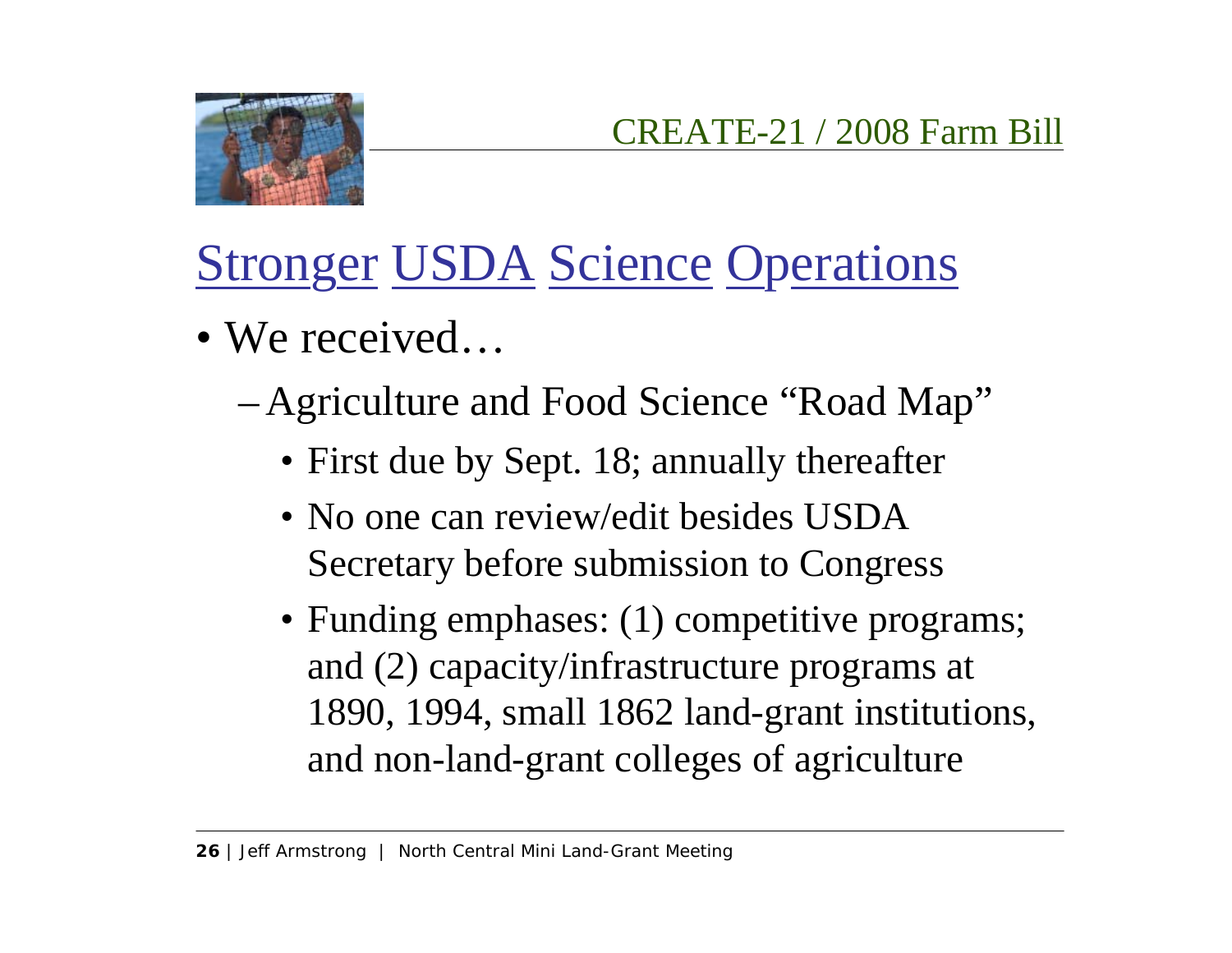

- We received…
	- Research, Education, and Extension Office reporting directly to REE Under Secretary
		- National program staff; six divisions; no more than 30 individuals drawn from REE agencies
		- Highly-qualified division chiefs appointed by Under Secretary for four-year terms
		- Charged with programmatic planning and elimination of duplication among REE agencies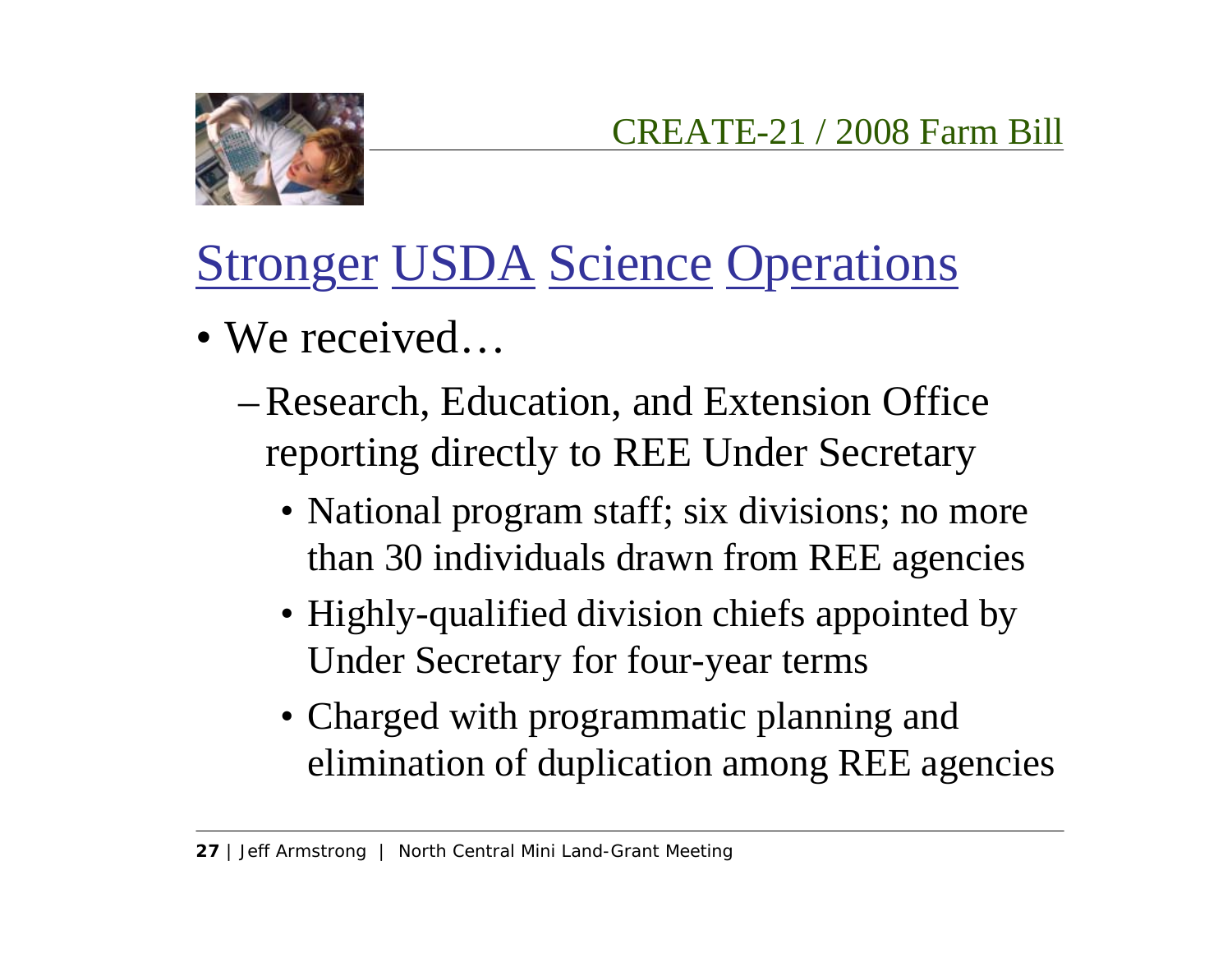

### (Six REEO Divisions)

- Renewable Energy, Natural Resources, and Environment
- Food Safety, Nutrition, and Health
- Plant Health and Production
- Animal Health and Production and Animal **Products**
- Agriculture Systems and Technology
- Agriculture Economics and Rural Communities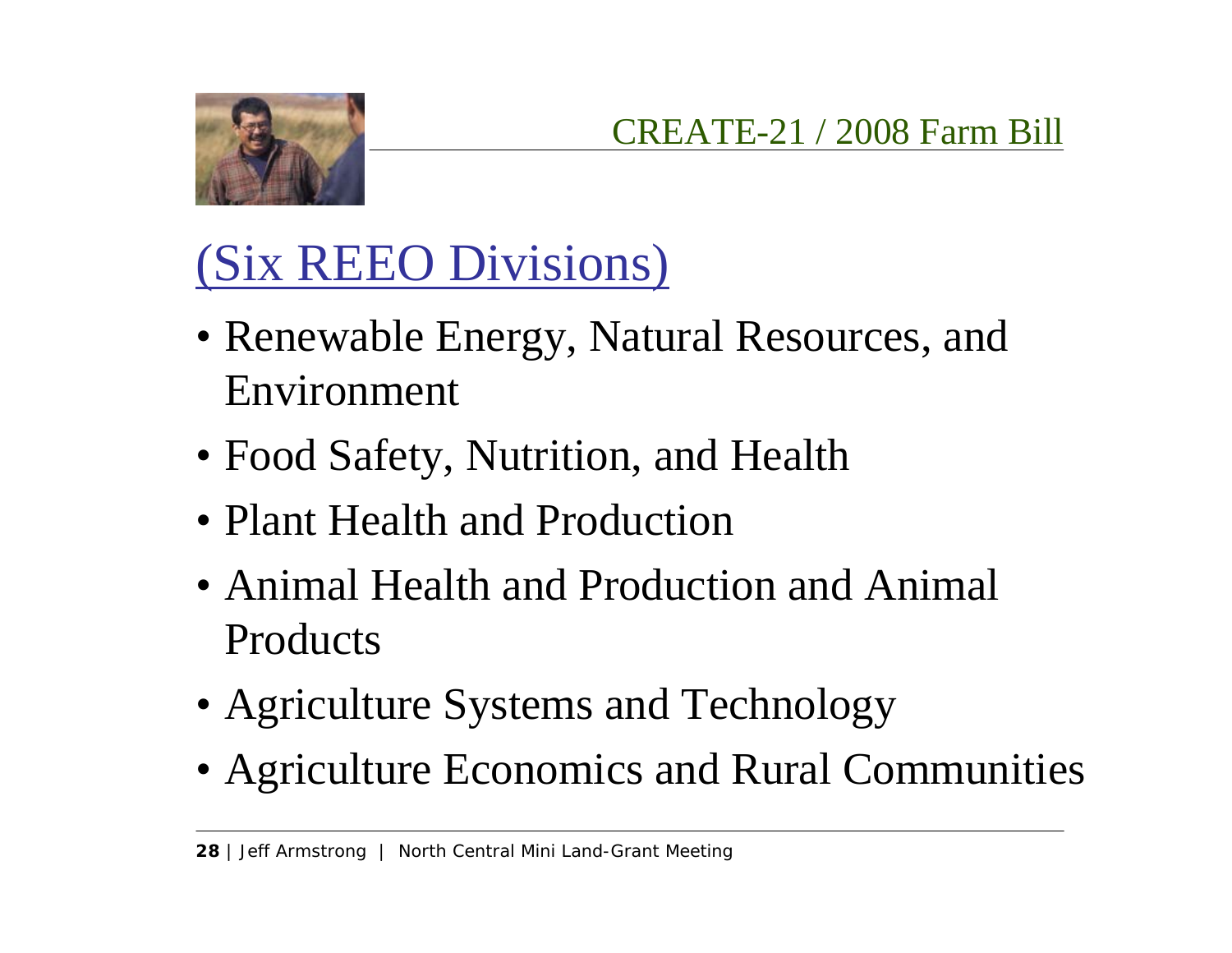

#### Consolidated USDA Research Budget

- We asked for…
	- Consolidated annual budget submission with single budget line
	- "Pachinko Machine" to allocate appropriations (within the single budget line) according to statutory ratios to grow competitive programs and enhance capacity programs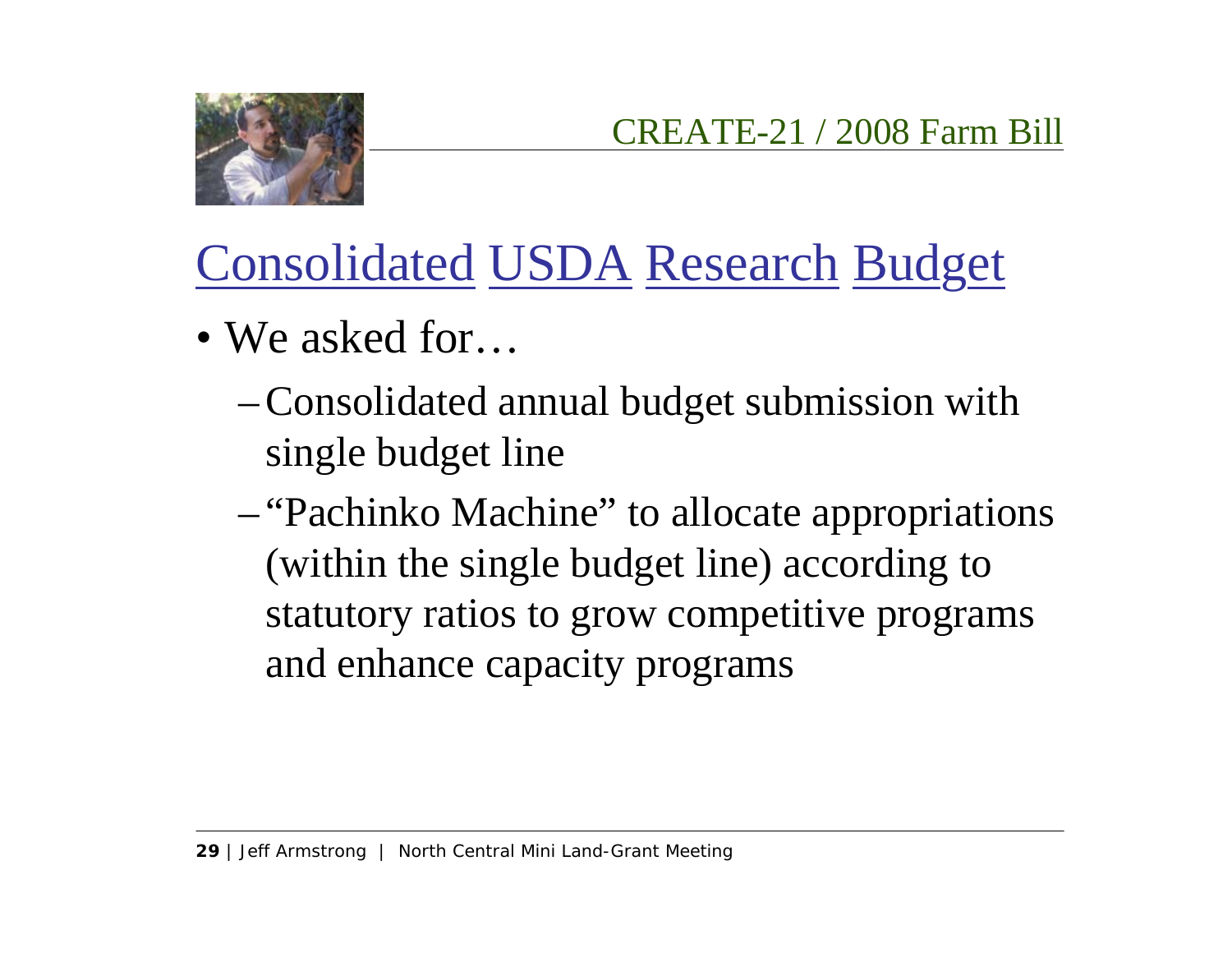

#### Consolidated USDA Research Budget

- We received…
	- Consolidated annual budget submission with single line for research, education, extension
	- Whenever budget is above "Critical Base Funding" (FY 2006): emphasize competitive programs and increased capacity/infrastructure for 1890, 1994, small LGUs; non-land-grant colleges of agriculture; and Hispanic-serving institutions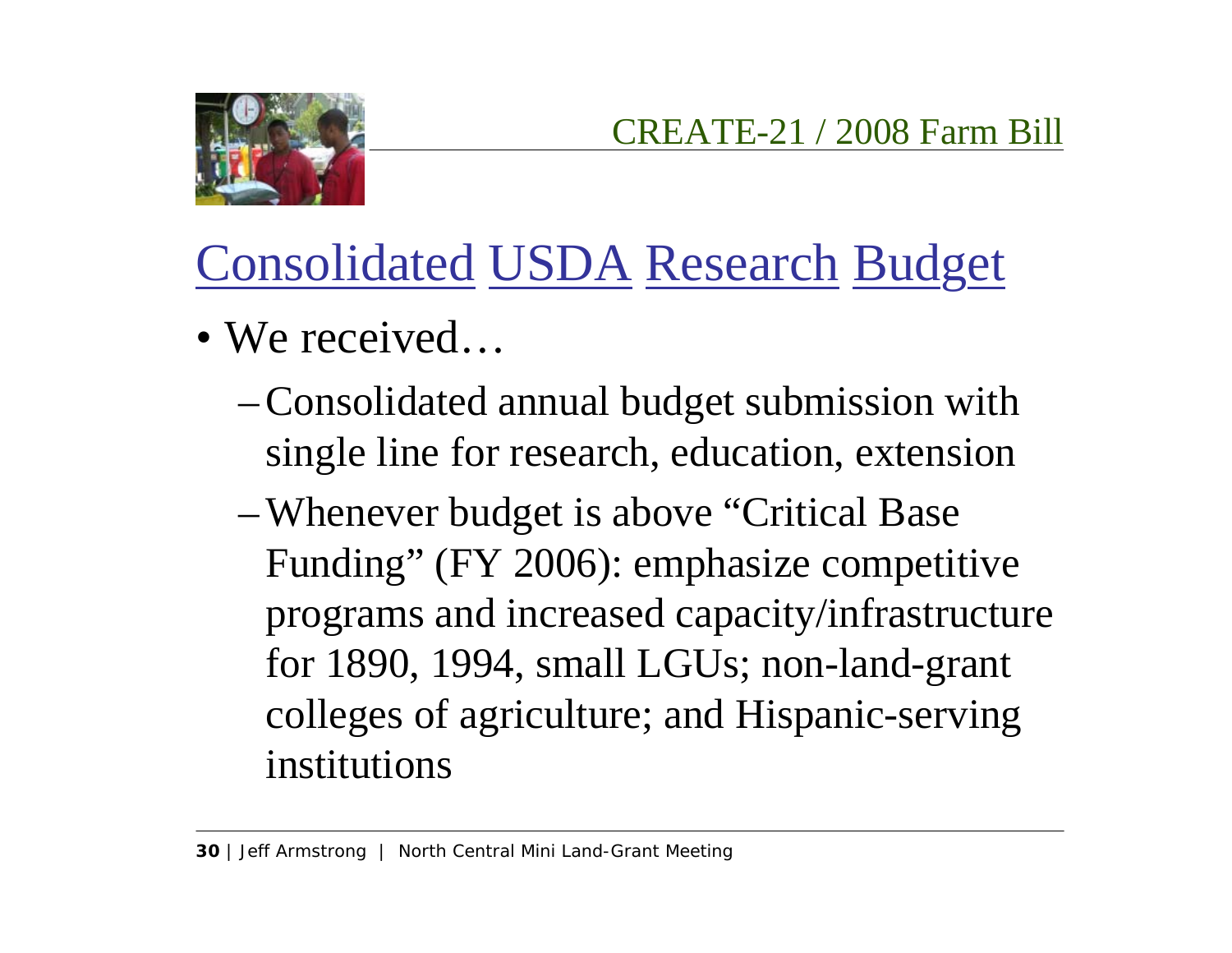Provisions of Benefit to System Components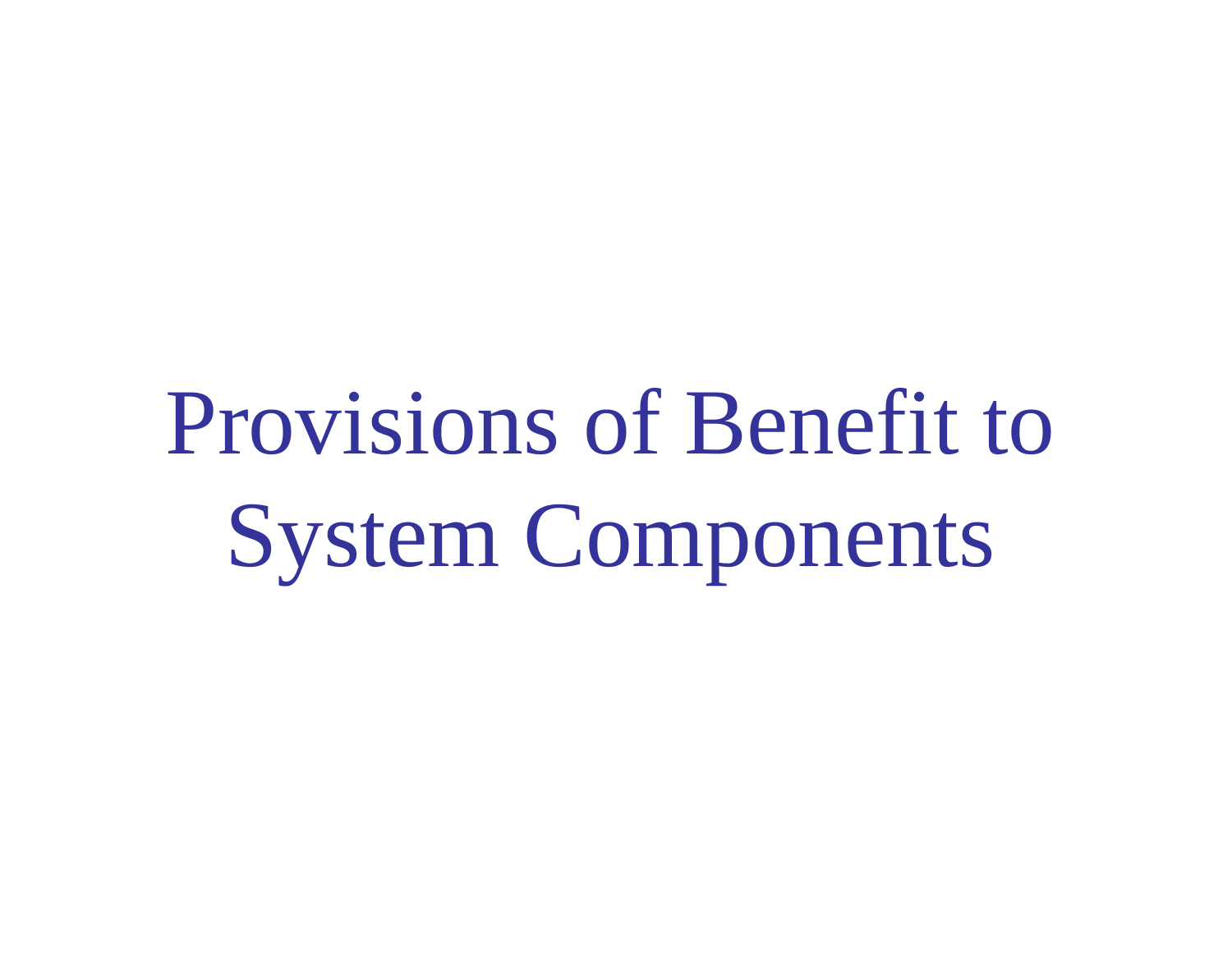

#### Experiment Stations

- Four new targeted research programs with mandatory and authorized funding
- Reauthorization of major research funding lines (Hatch, McIntire-Stennis, etc.)
- Greatly augmented flagship competitive research program  $(NRI + IFAFS = AFRI)$
- Many additional new and expanded research authorities/programs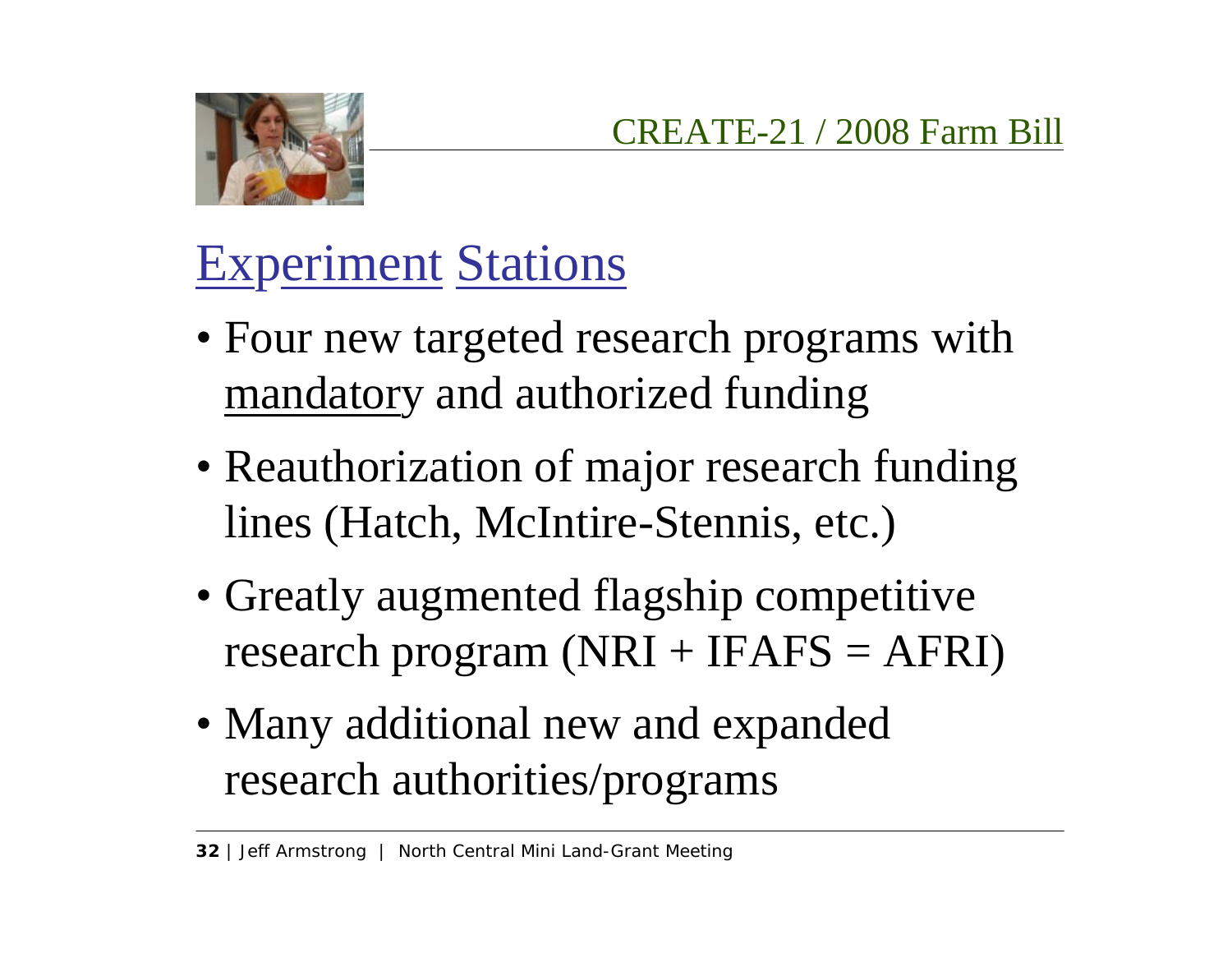

#### Cooperative Extension

- More "integrated" funding within flagship competitive grants program (AFRI)
- Stature of Extension raised in extramural agency (NIFA), in Under Secretary's new Research, Extension, and Education Office (REEO), and in "Road Map"
- Enhanced funding for research/extension initiatives (with some mandatory funding)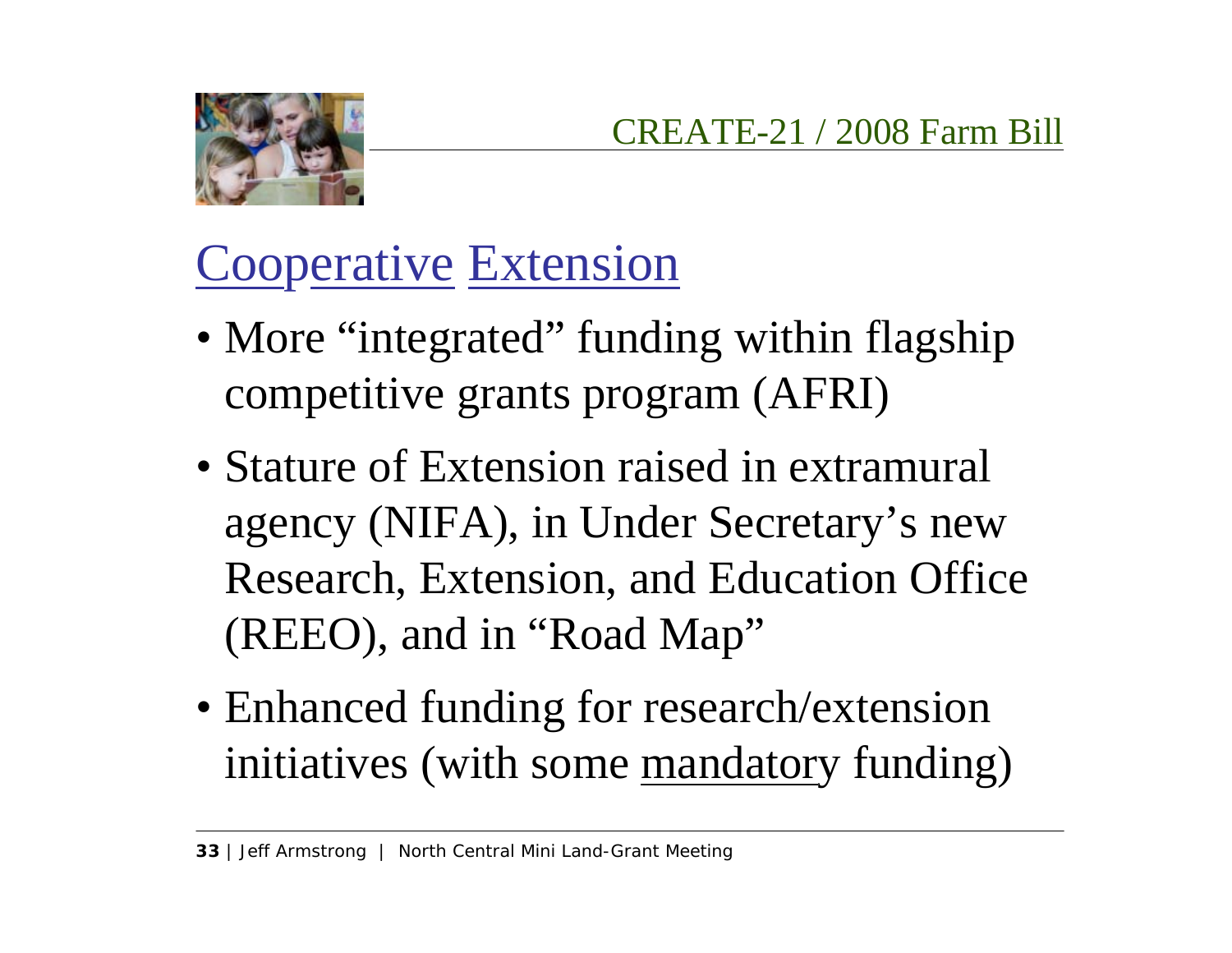

#### Academic Programs

- Food and Agricultural Sciences Awards program to recognize excellence in teaching (as well as extension and research)
- Expanded grants and fellowships for food and agricultural sciences education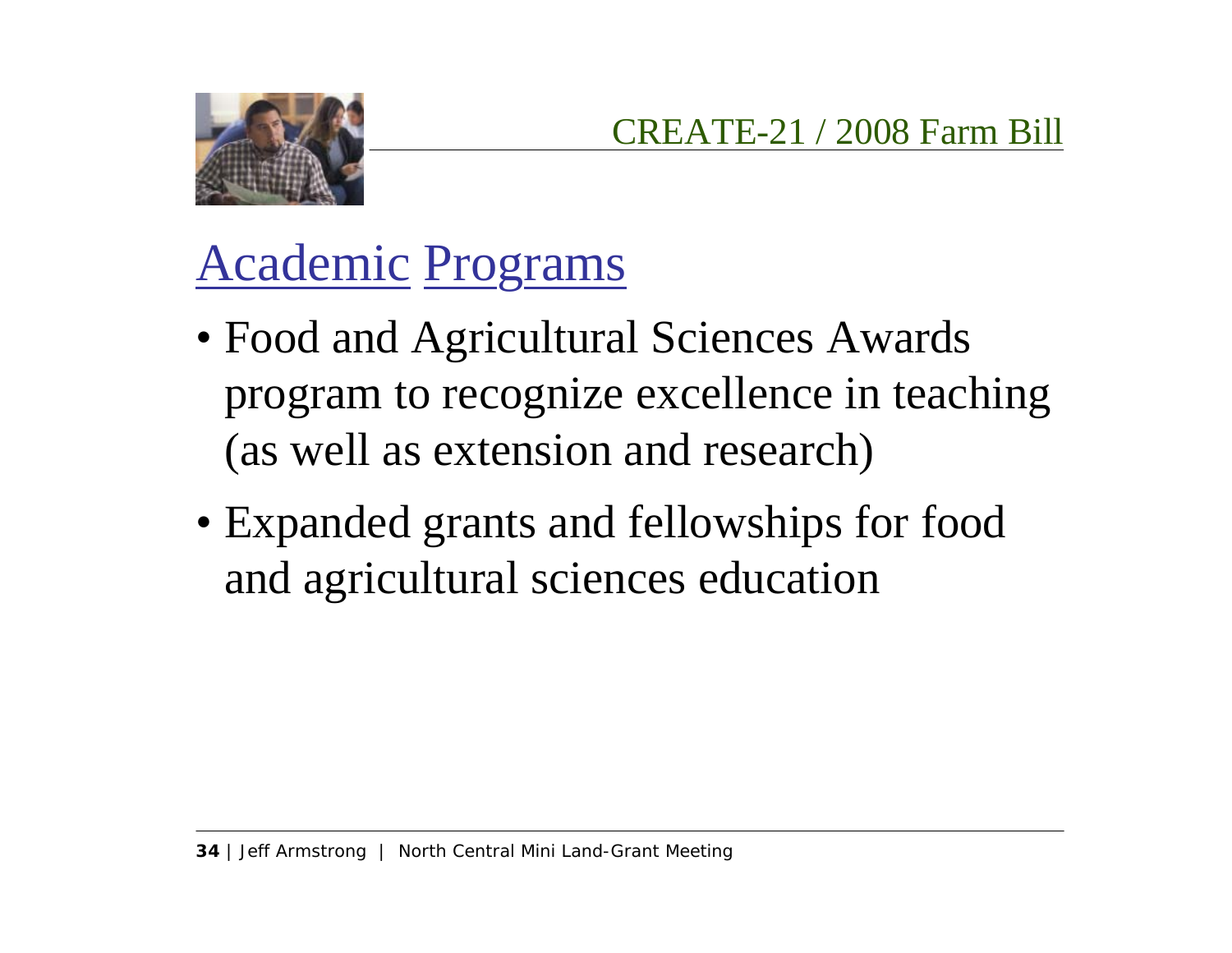

#### International Agriculture Programs

- Borlaug International Agricultural Science and Technology Fellowship program
- Enhanced International Agricultural Research, Extension, and Education Program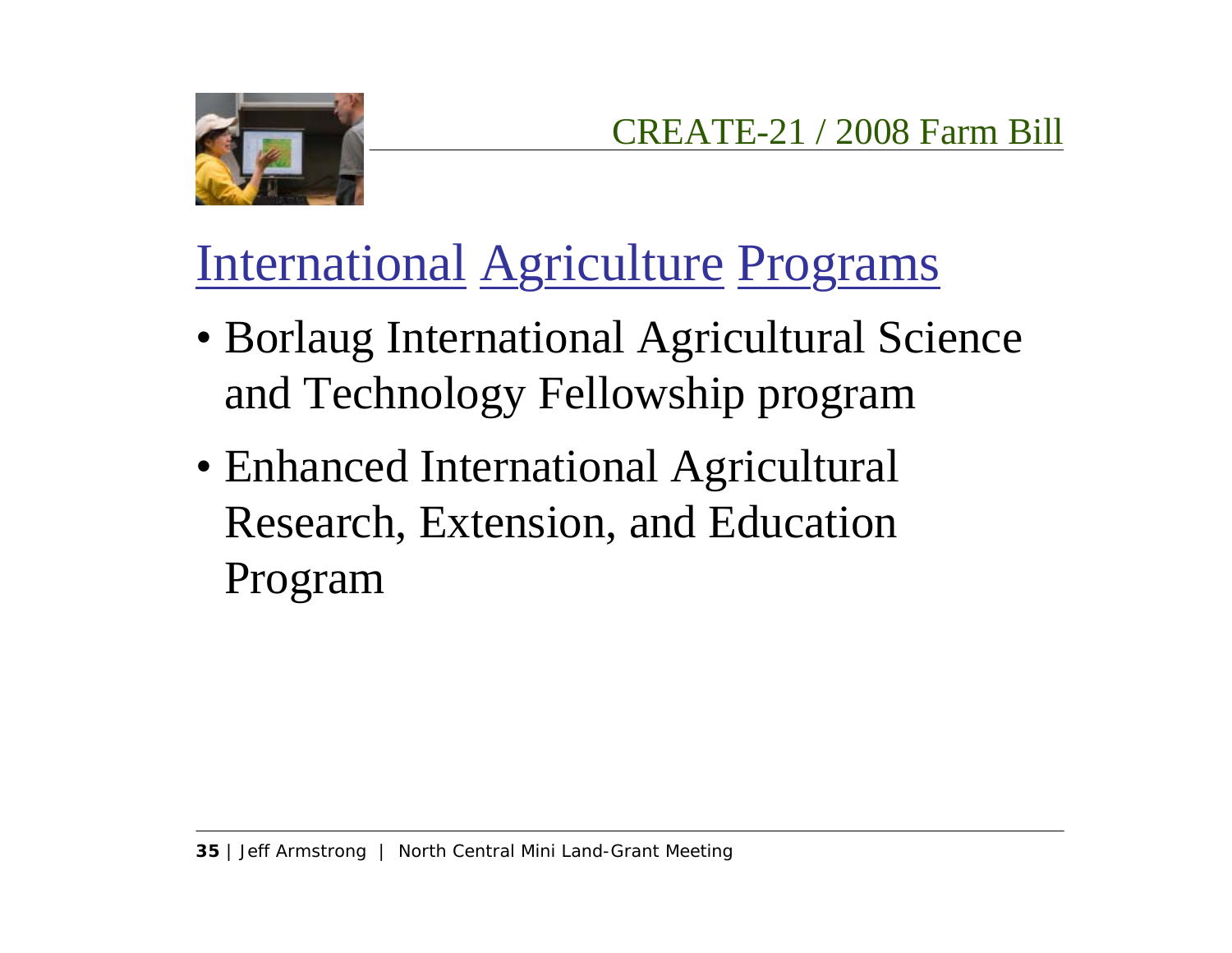

#### 1890 Land-Grant Institutions

- Minimum \$100K for EFNEP funding and expanded 1890s' share of growth
- Increased Evans-Allen and 1890s Extension authorizations
- Expanded 1890s capacity building program
- 1890s eligibility for other programs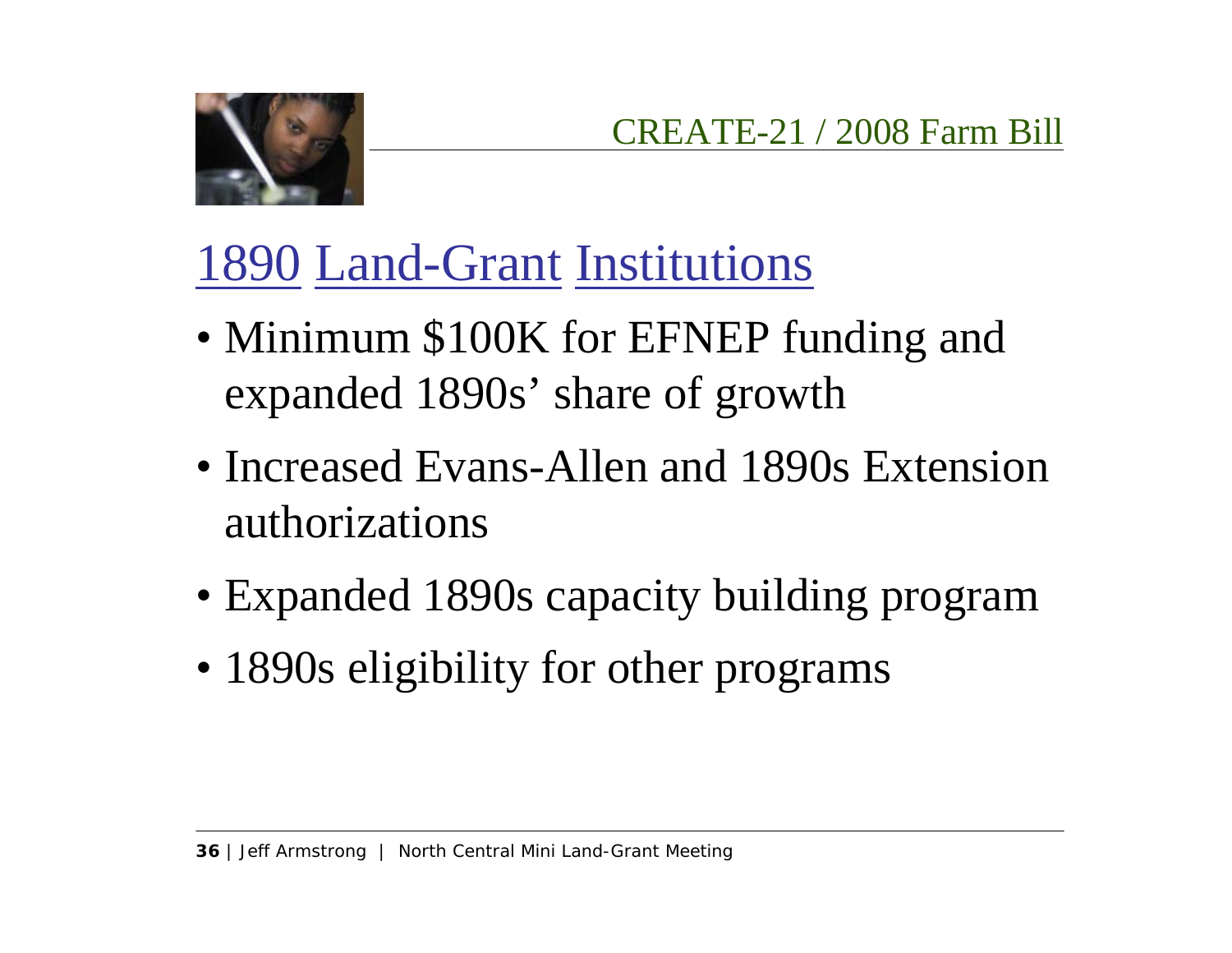



#### 1994 Land-Grant Institutions

- Reauthorization of core research, teaching, and extension programs
- Adjustment to Equity Grants program to ensure that unobligated balances remain within 1994 system
- Tribal college and university essential community facilities match requirement capped at 5%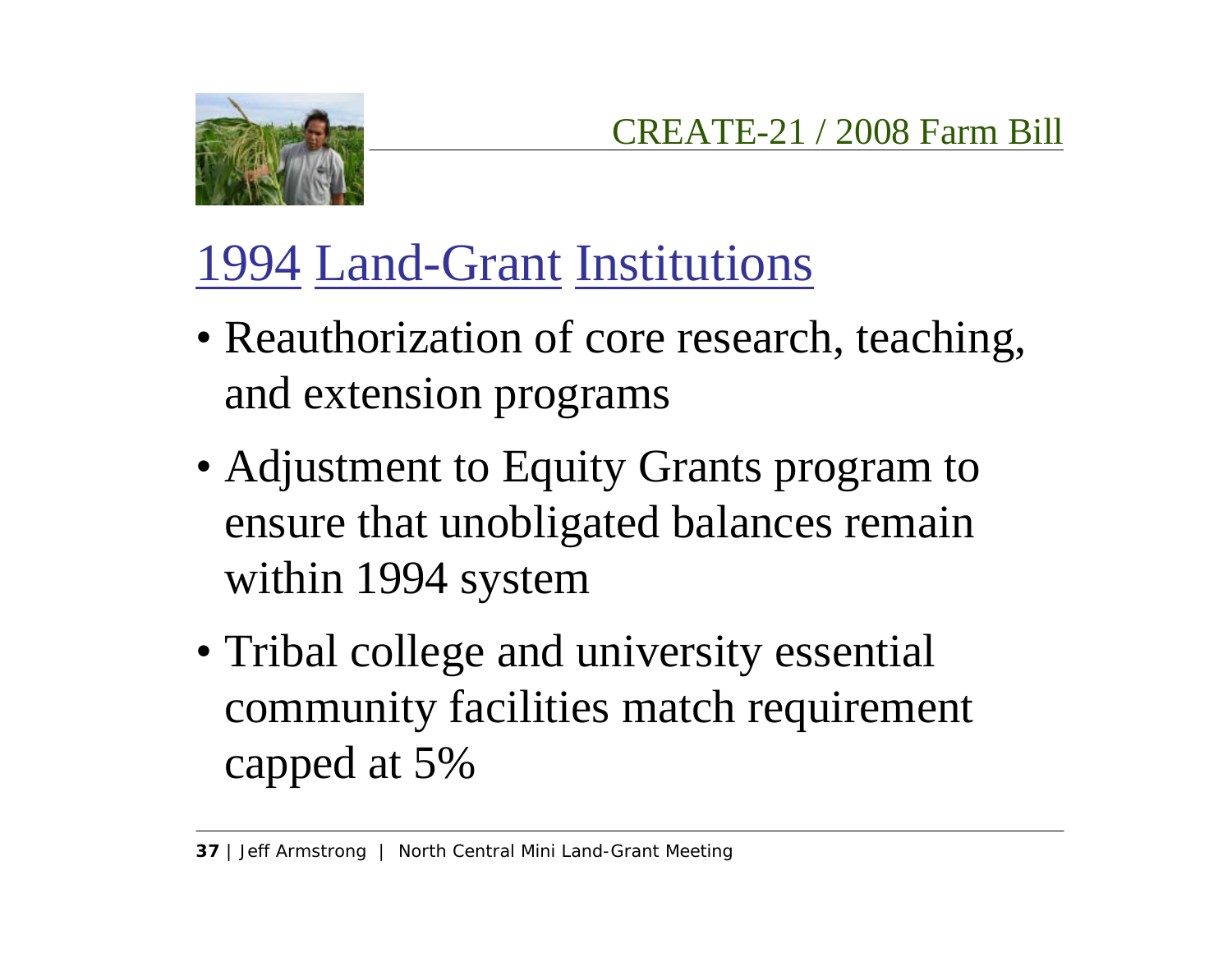

#### Insular Area Land-Grant Institutions

- Reauthorization of core research, teaching, and extension programs
- New authorization of "facilities" grants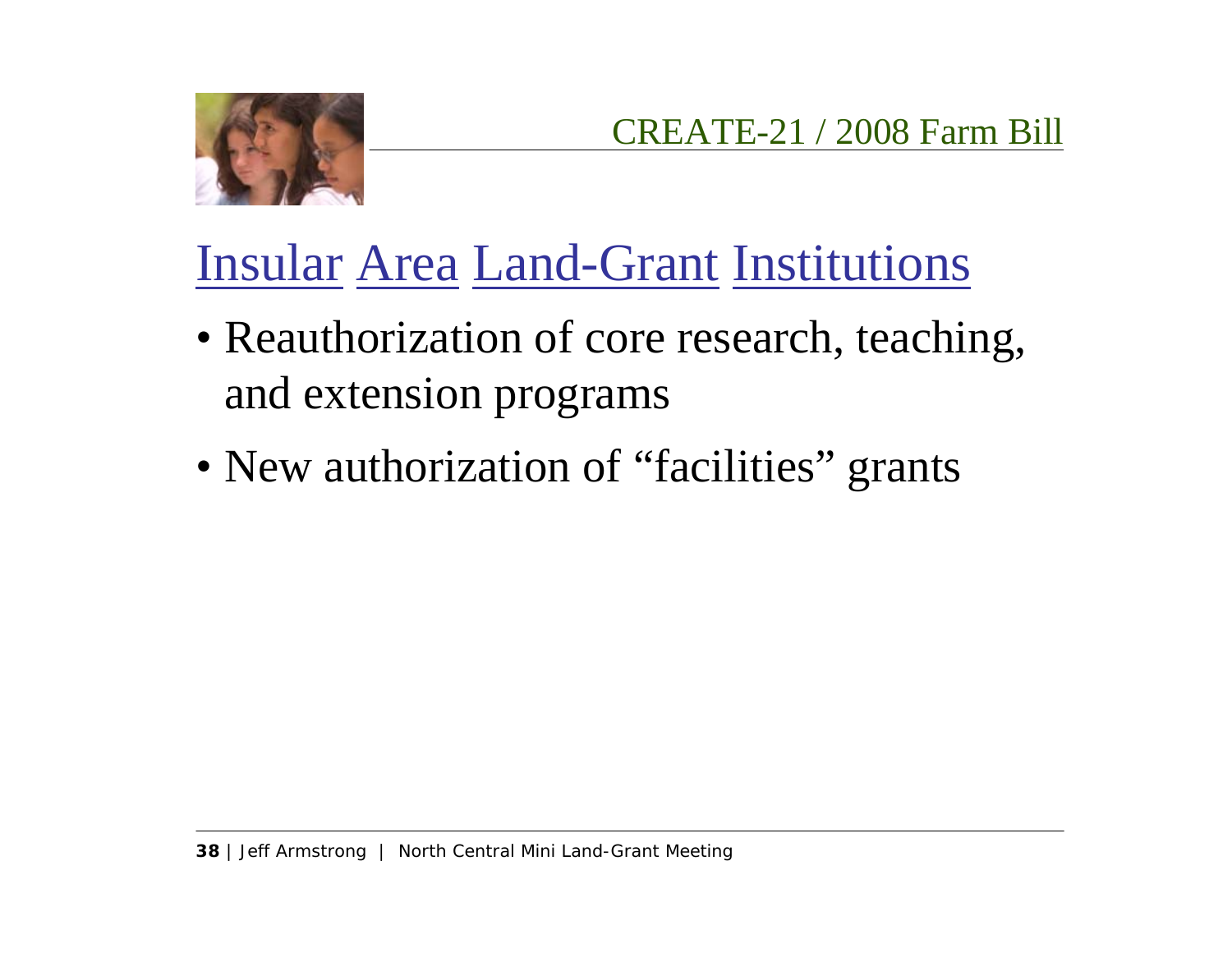

#### Non-Land-Grant Colleges of Agriculture

• New "capacity building" program for Non-Land-Grant Colleges of Agriculture (AASCARR Institutions)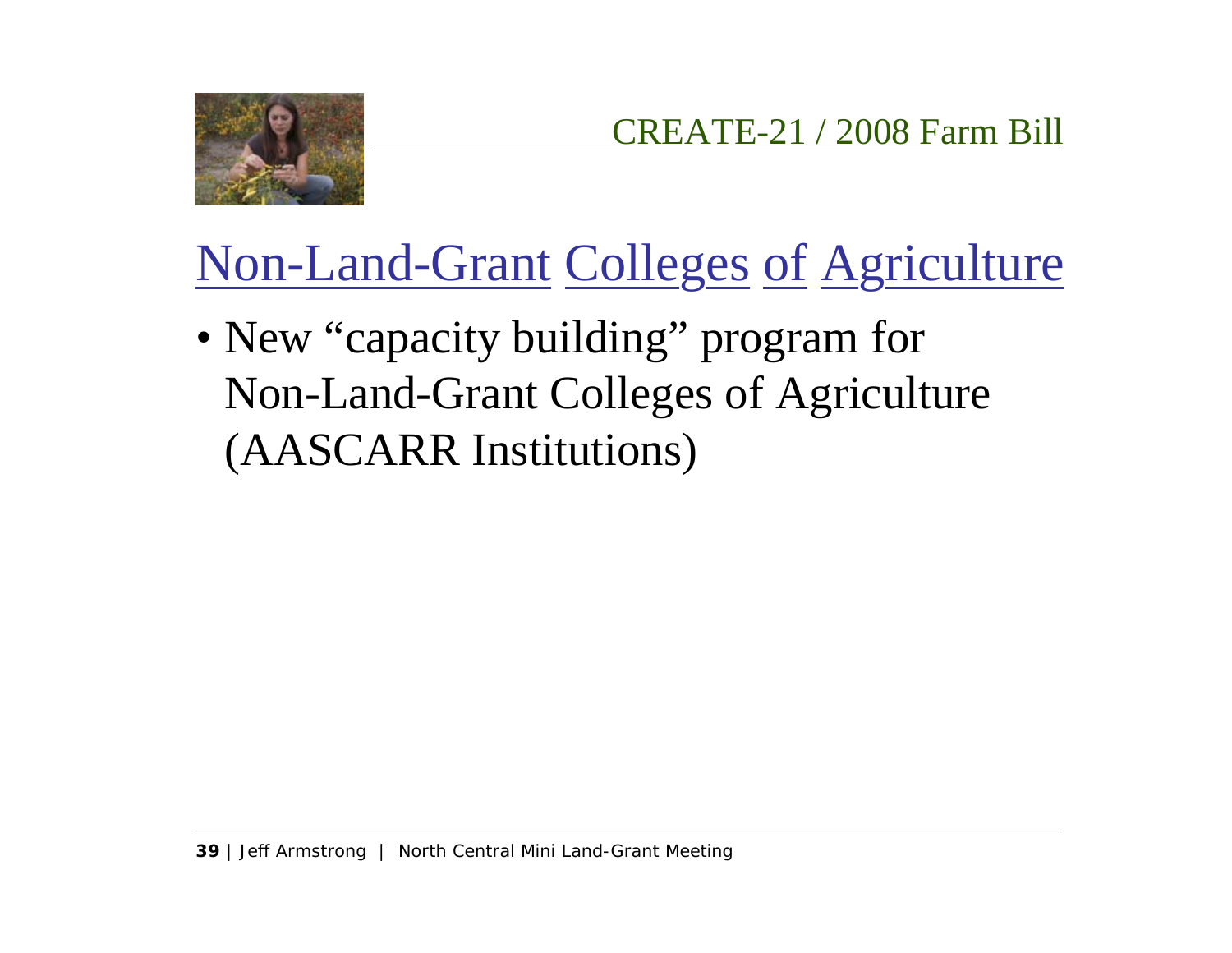### Lessons Learned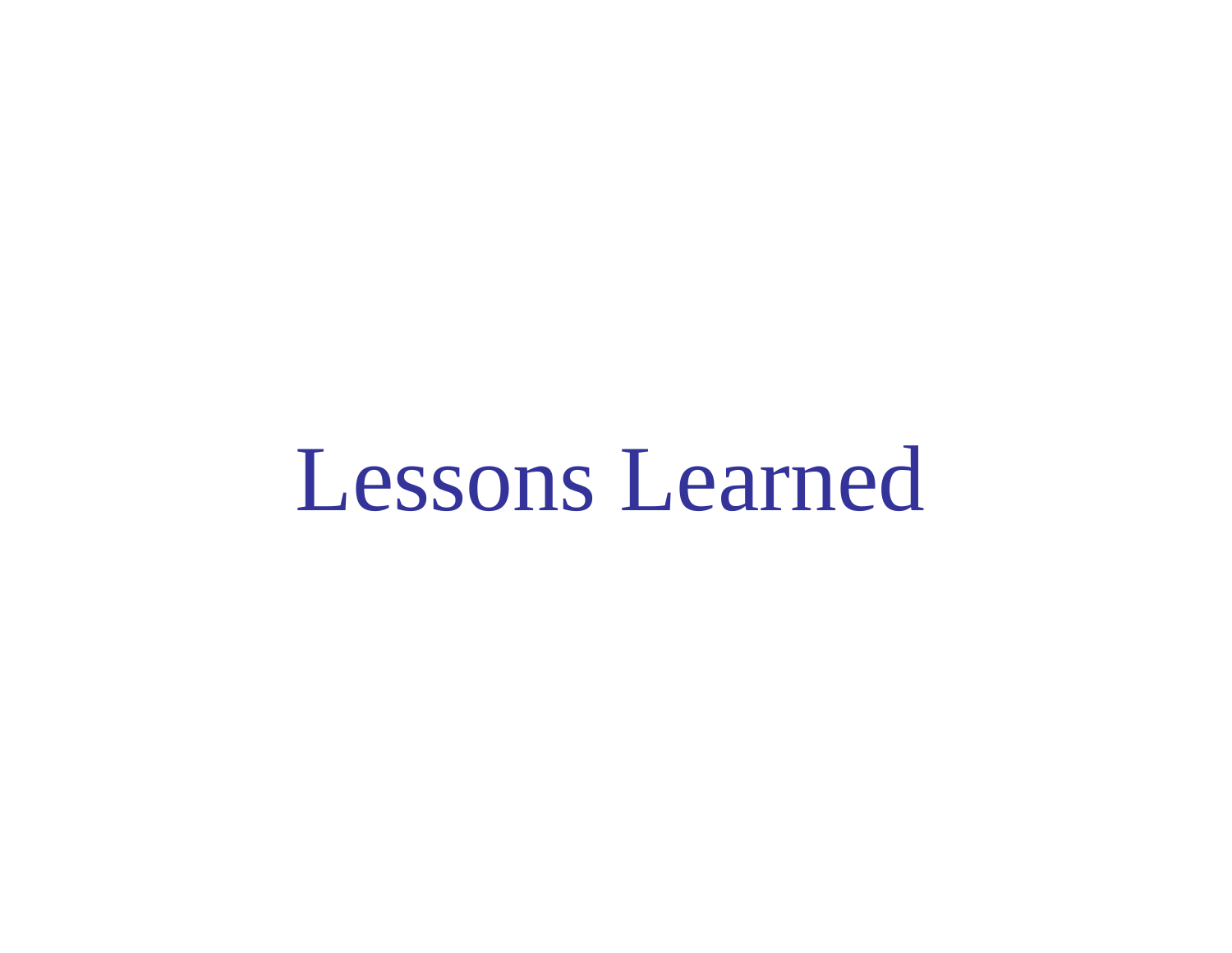

#### Lessons Learned

- Unity <u>and</u> preparation go hand-in-hand
	- Think Tank, CREATE-21, and Farm Bill Committees worked hard (over several years) to engage entire system and develop support for <u>unified</u> proposal
- A proactive approach means that you are "leading the parade" and not "cleaning up after the elephants"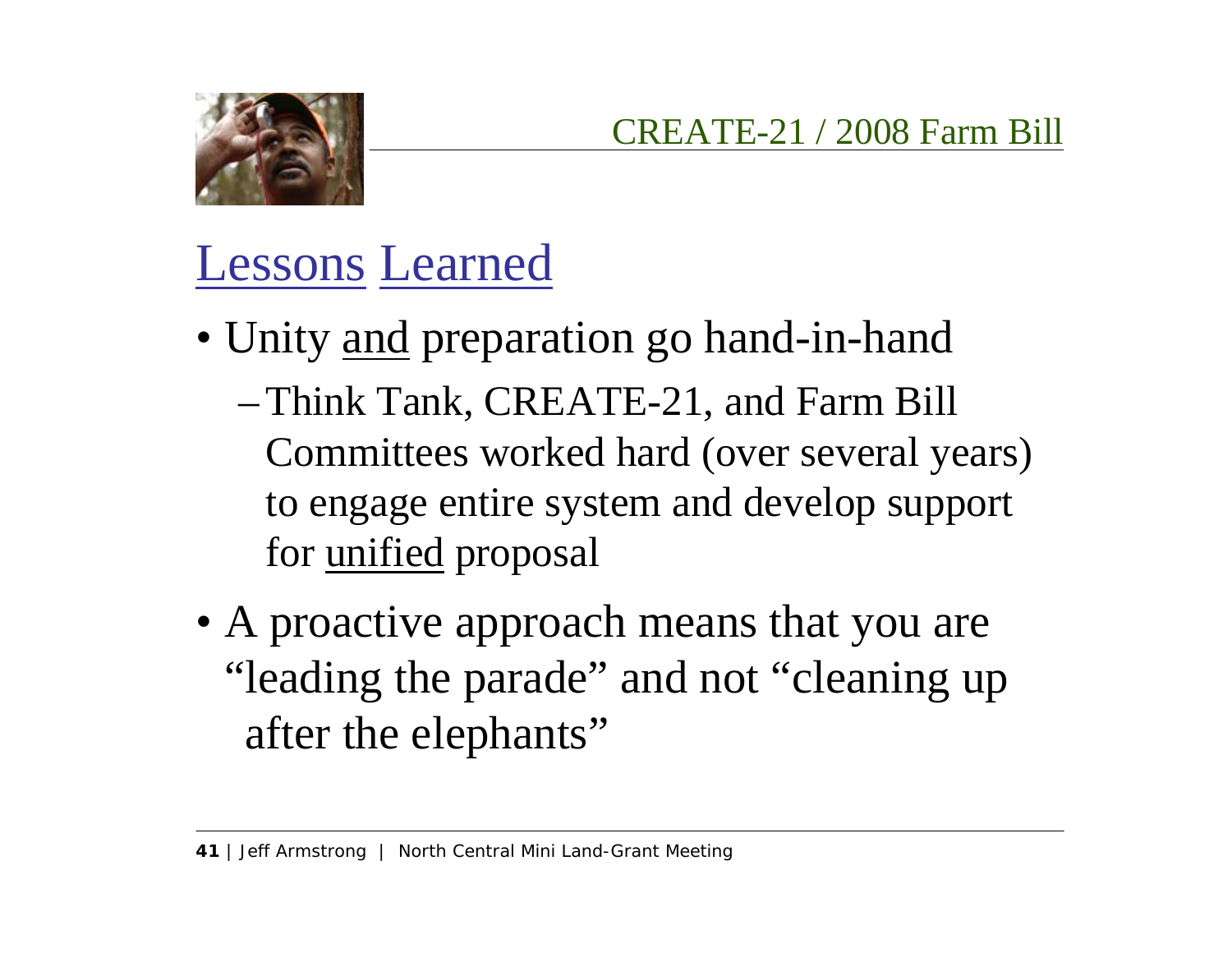## Challenges Ahead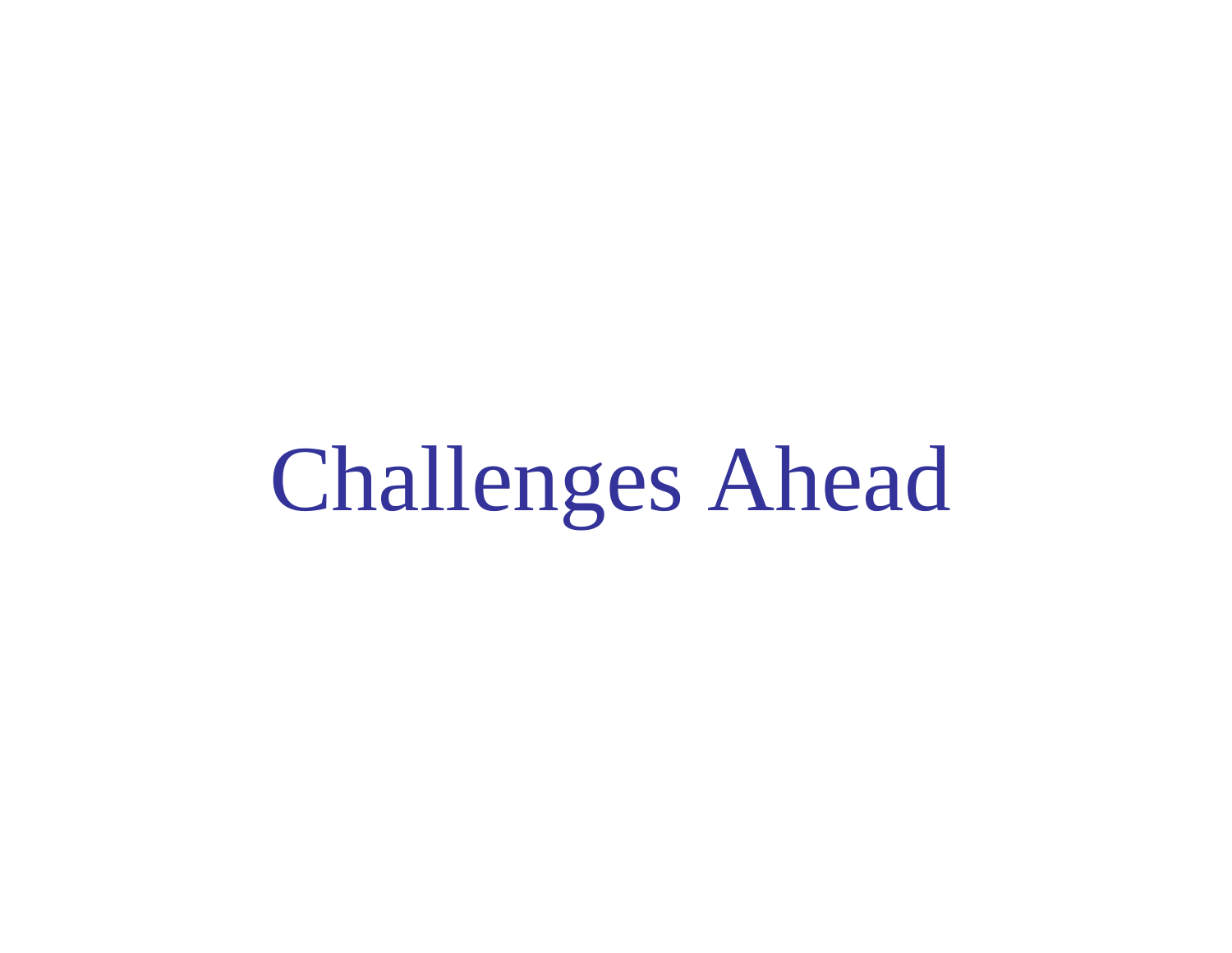

#### Challenges in Months Ahead

- Development of first "Road Map"
- Creation of NIFA from CSREES
- Selection of first NIFA director
- Selection of new REE Under Secretary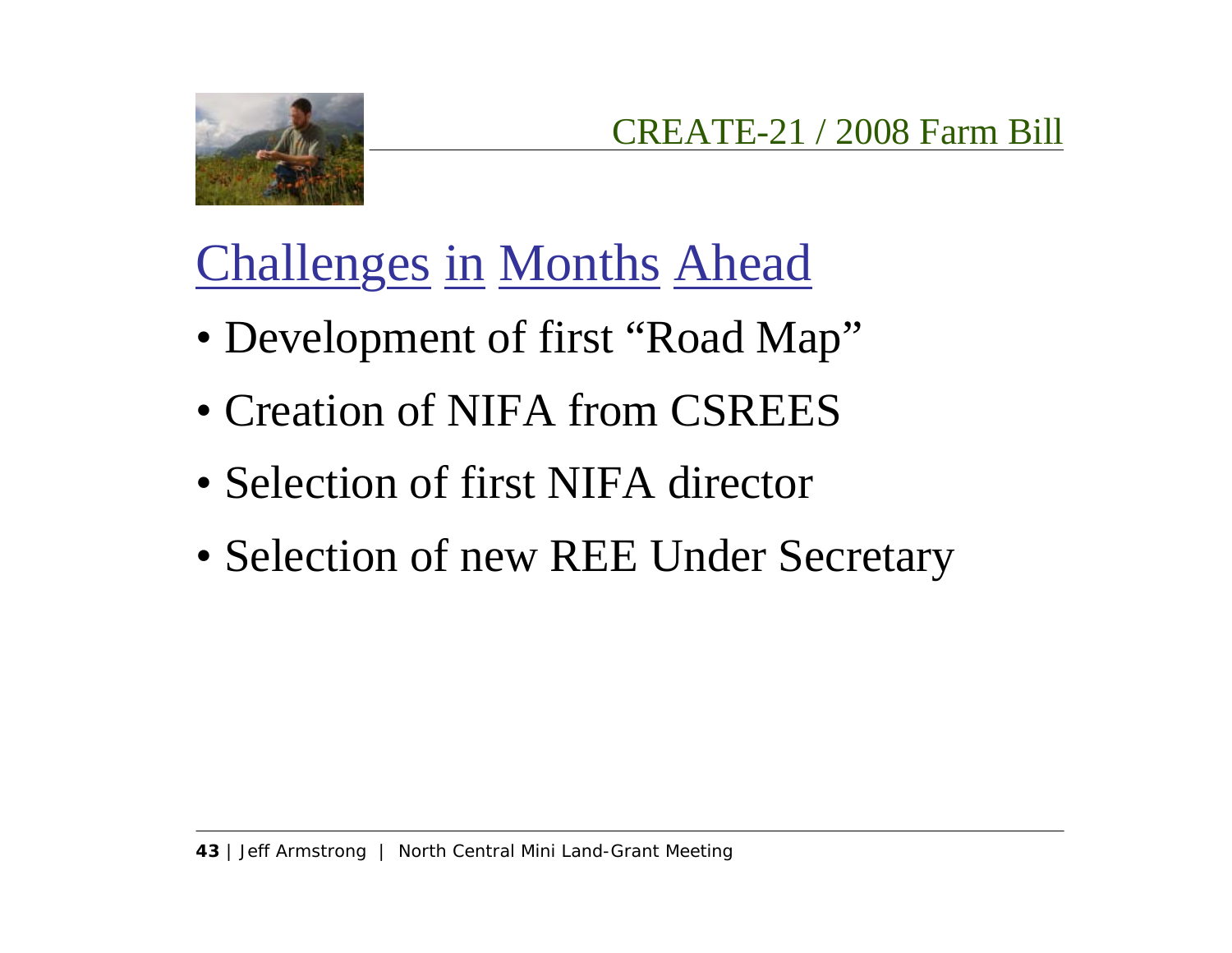



#### Challenges in Months Ahead (cont.)

- Protection/delivery of mandatory funding
- Advocacy for increased appropriations for AFRI and other programs in continuing tight budgetary climate
- Must avoid temptation of "Robbing Peter to pay Paul"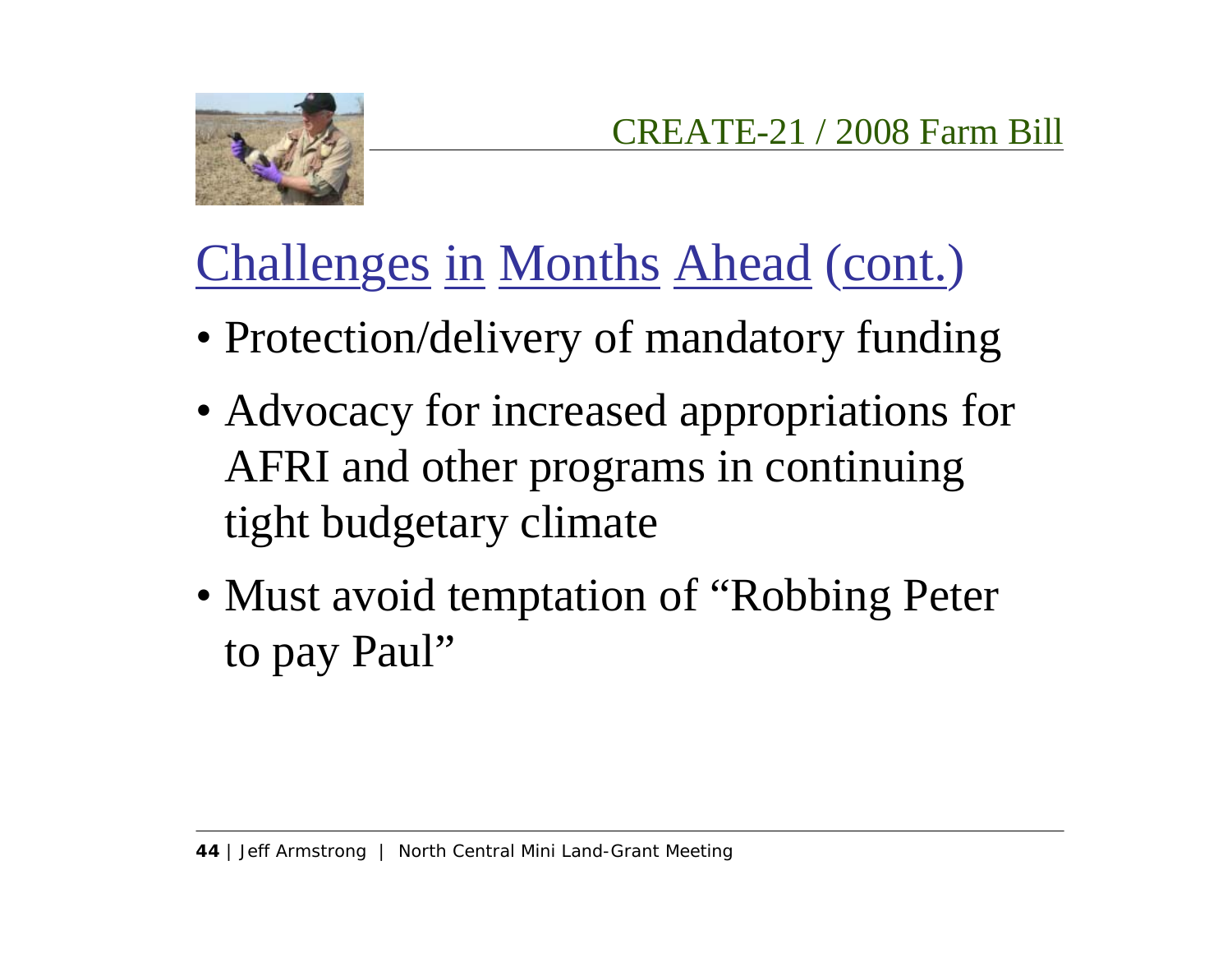

#### Implementation Team Formed

- D.C. Coston (chair)
- Jeff Armstrong
- Fred Cholick
- Paul Coreil
- Dan Dooley
- Eddie Gouge
- Mike Harrington
- L. Washington Lyons
- Ian Maw
- Steve Pueppke
- Jim Richards
- James Wade
- Eric Young